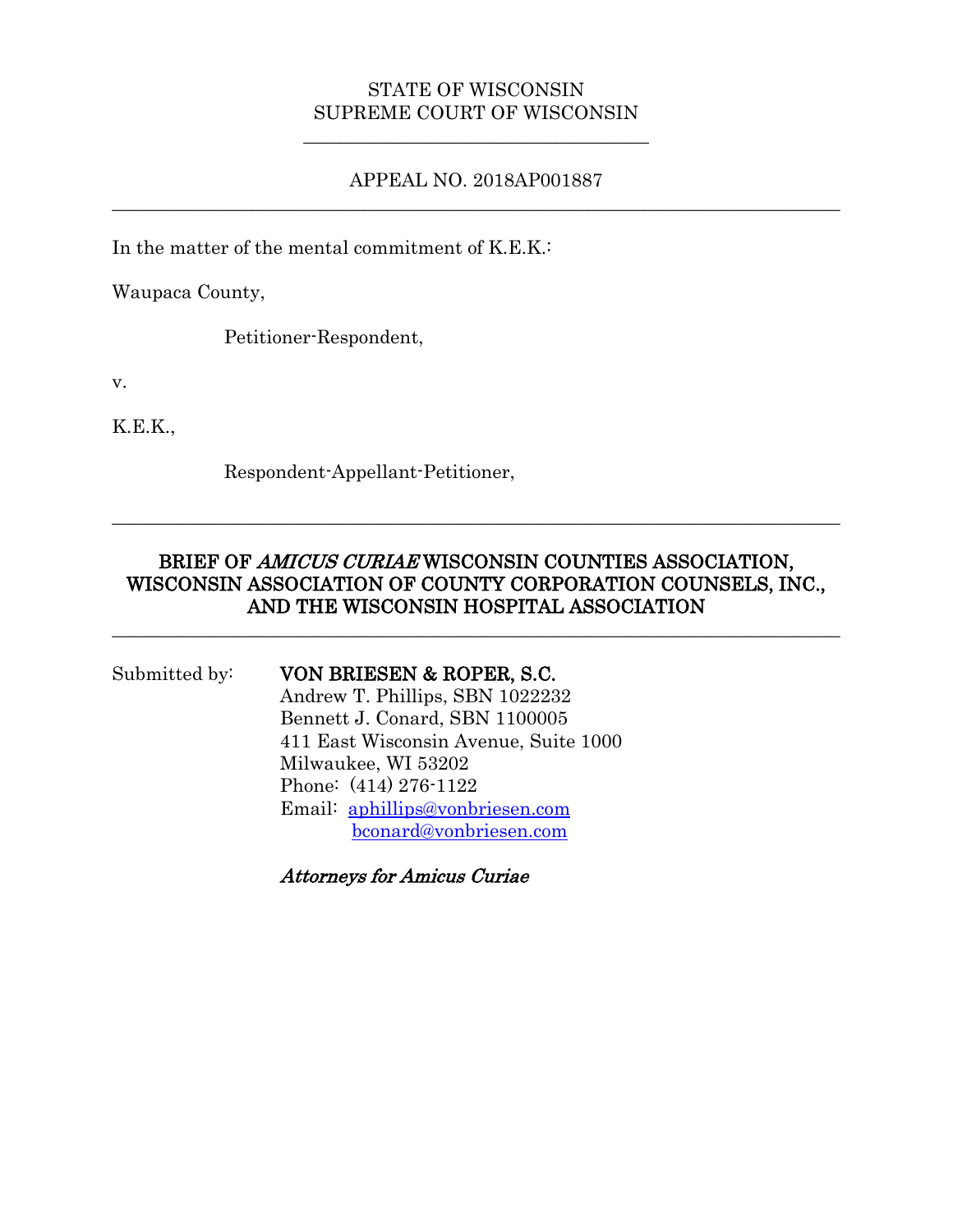# TABLE OF CONTENTS TABLE OF CONTENTS

| 8                                                                                                                                                                                                         |
|-----------------------------------------------------------------------------------------------------------------------------------------------------------------------------------------------------------|
| A. THE STATE HAS A COMPELLING<br>GOVERNMENT INTEREST IN PROVIDING<br>CARE AND TREATMENT TO THOSE<br>SUFFERING FROM MENTAL ILLNESS 8<br>B. SECTION 51.20 PROVIDES ROBUST<br>PROCEDURAL SAFEGUARDS AND DOES |
| NOT VIOLATE SUBSTANTIVE DUE<br>PROCESS OR PRIVILEGES AND<br>C. THE STRONG PUBLIC POLICY OF<br>AVOIDING THE "REVOLVING DOOR"                                                                               |
|                                                                                                                                                                                                           |
|                                                                                                                                                                                                           |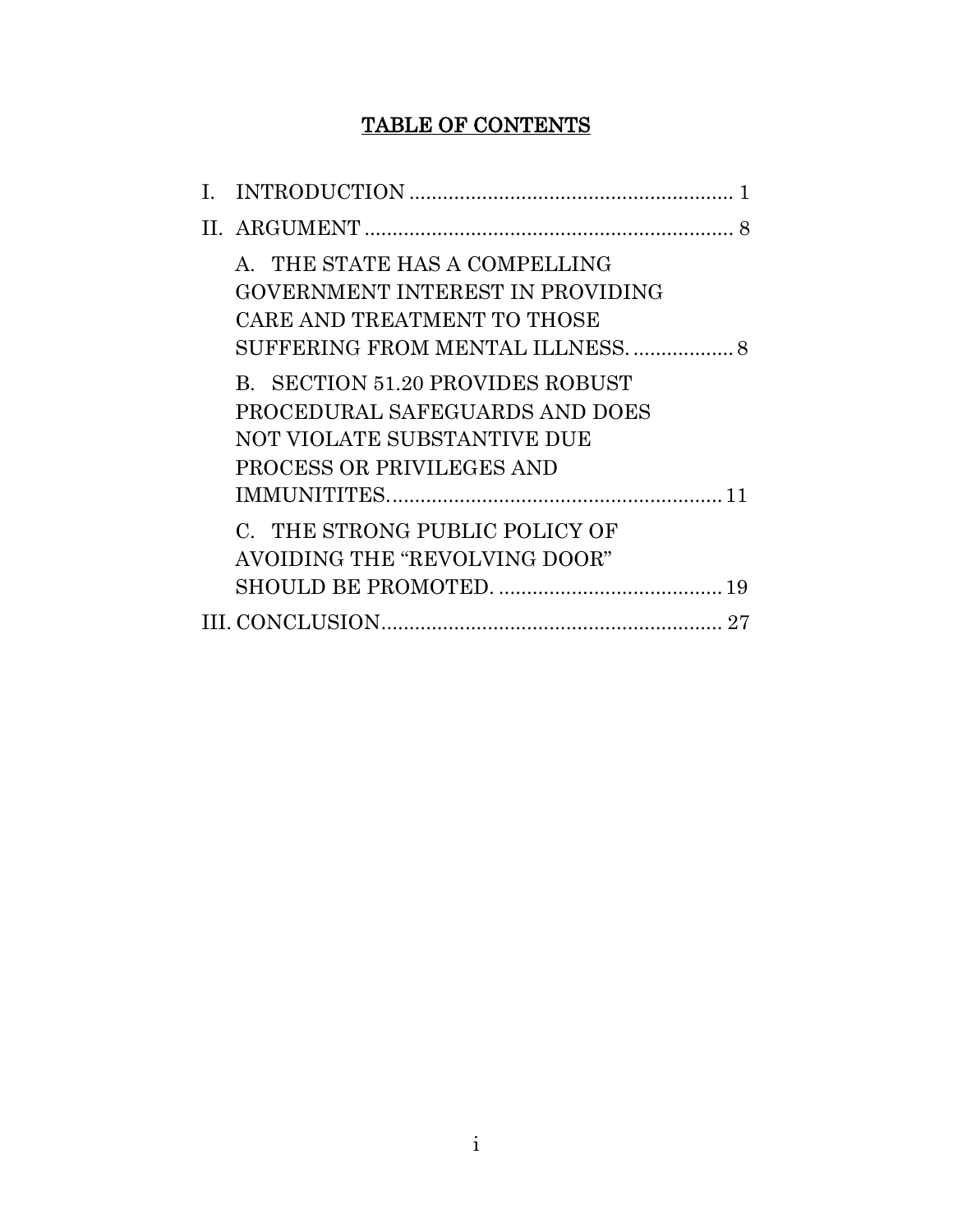#### TABLE OF AUTHORITIES TABLE OF AUTHORITIES

## Cases Cases

Addington v. Texas, 441 U.S. 418, 99 S. Ct. 1804 (1979)... Addington v. Texas, 441 U.S. 418, 99 S. Ct. 1804 (1979)… 5, 9, 12, 18 ........................................................................... 5, 9, 12, 18 County of Sacramento v. Lewis,  $523$  U.S.  $833$  (1998)........ 9 Fond du Lac County v. Helen E.F., 2012 WI 50, 340 Wis Fond du Lac County v. Helen E.F., 2012 WI 50, 340 Wis. 2d 500, 814 N.W.2d 179 3, 21 2d 500, 814 N.W.2d 179.............................................. 3, 21 Heller v. Doe, 509 U.S. 312, 332, 113 S.Ct. 2637 (1993).. 10 Heller v. Doe, 509 U.S. 312, 332, 113 S.Ct. 2637 (1993).. 10 In re Commitment of Dennis H., 2002 WI 104, 255 Wis. 2d In re Commitment of Dennis H., 2002 WI 104, 255 Wis. 2d 359, 647 N.W.2d 851 9, 10, 14, 15, 16, 18 359, 647 N.W.2d 851........................... 9, 10, 14, 15, 16, 18 Matter of Commitment of J. WK, 2019 WI 54, 386 Wis. 2d Matter of Commitment of J.W.K., 2019 WI 54, 386 Wis. 2d 672, 927 N.W.2d 509..................................... 11, 12, 13, 14 672, 927 N.W.2d 509 11, 12, 13, 14 Matter of Mental Commitment of J.W.J., 2017 WI 57, 375 Matter of Mental Commitment of J.W.J., 2017 WI 57, 375 Wis. 2d 542, 895 N.W.2d 783 ......................................... <sup>12</sup> Wis. 2d 542, 895 N.W.2d 783 12 Matter of Mental Condition of W.R.B., 140 Wis. 2d 347, 411 N.W.2d 142 (Ct. App. 1987) 20 Matter of Mental Condition of W.R.B., 140 Wis. 2d 347, 411 N.W.2d 142 (Ct. App. 1987)..................................... <sup>20</sup> O'Connor v. Donaldson, 422 U.S. 563, 95 S.Ct. 2486 (1975) O'Connor v. Donaldson, 422 U.S. 563, 95 S.Ct. 2486 (1975) 15, 16 ................................................................................... 15, 16 United States v. Salernoi, 481 U.S. 739 (1987)..................... 8 Winnebago County v. Christopher S., 2016 WI 1, 366 Wis. 2d 1, 878 N.W.2d 109 9 Winnebago County v. Christopher S., 2016 WI 1, 366 Wis. 2d 1, 878 N.W.2d 109........................................................ <sup>9</sup>

# Statutes and Administrative Code Statutes and Administrative Code

| Wis. Stat. § $51.20(1)(am)$ .1, 2, 3, 4, 6, 10, 11, 12, 13, 14, |  |  |  |
|-----------------------------------------------------------------|--|--|--|
| 15, 16, 17, 18, 19, 20, 27                                      |  |  |  |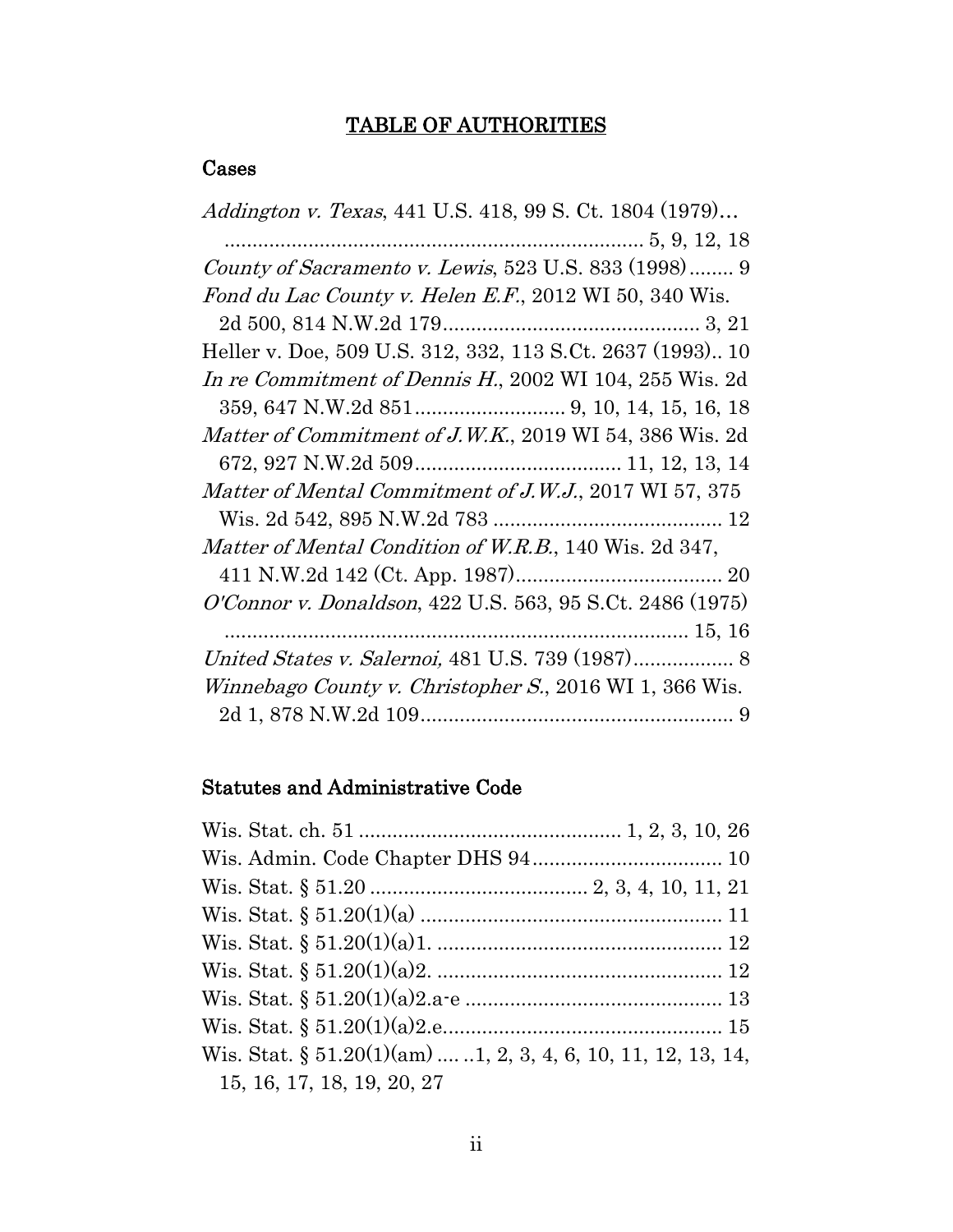## Other Authorities Other Authorities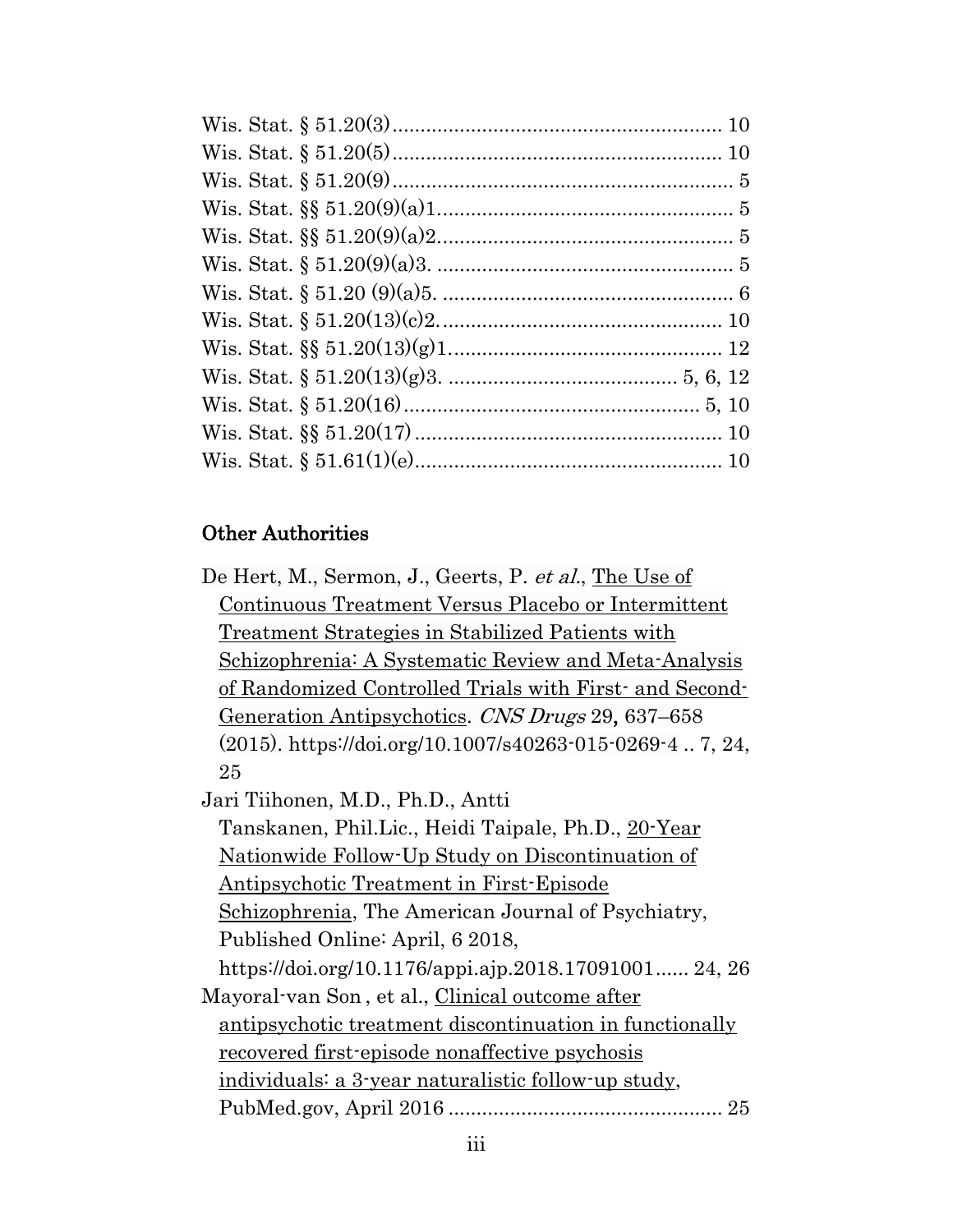| Steven K. Erickson, Michael J. Vitacco, Gregory J. Van        |  |  |
|---------------------------------------------------------------|--|--|
| Rybroek, Beyond Overt Violence: Wisconsin's                   |  |  |
| Progressive Civil Commitment Statute As A Marker of           |  |  |
| <u>A New Era in Mental Health Law</u> , 89 Marq. L. Rev. 359, |  |  |
|                                                               |  |  |
| <u>Wisconsin Summit Looks to Address Emergency</u>            |  |  |
| Detention Issues, U.S. News & World Report, accessed on       |  |  |
| November 2, 2020, available at:                               |  |  |
| https://www.usnews.com/news/best-states/wisconsin/            |  |  |
| articles/2019-10-31/wisconsin-ag-wades-into-emergency-        |  |  |
|                                                               |  |  |
| Zipursky, Menez, and Streiner, Risk of symptom                |  |  |
| recurrence with medication discontinuation in first-          |  |  |
| episode psychosis: A systematic review, Schizophrenia         |  |  |
| Research, Volume 152, Issues 2-3, February 201425             |  |  |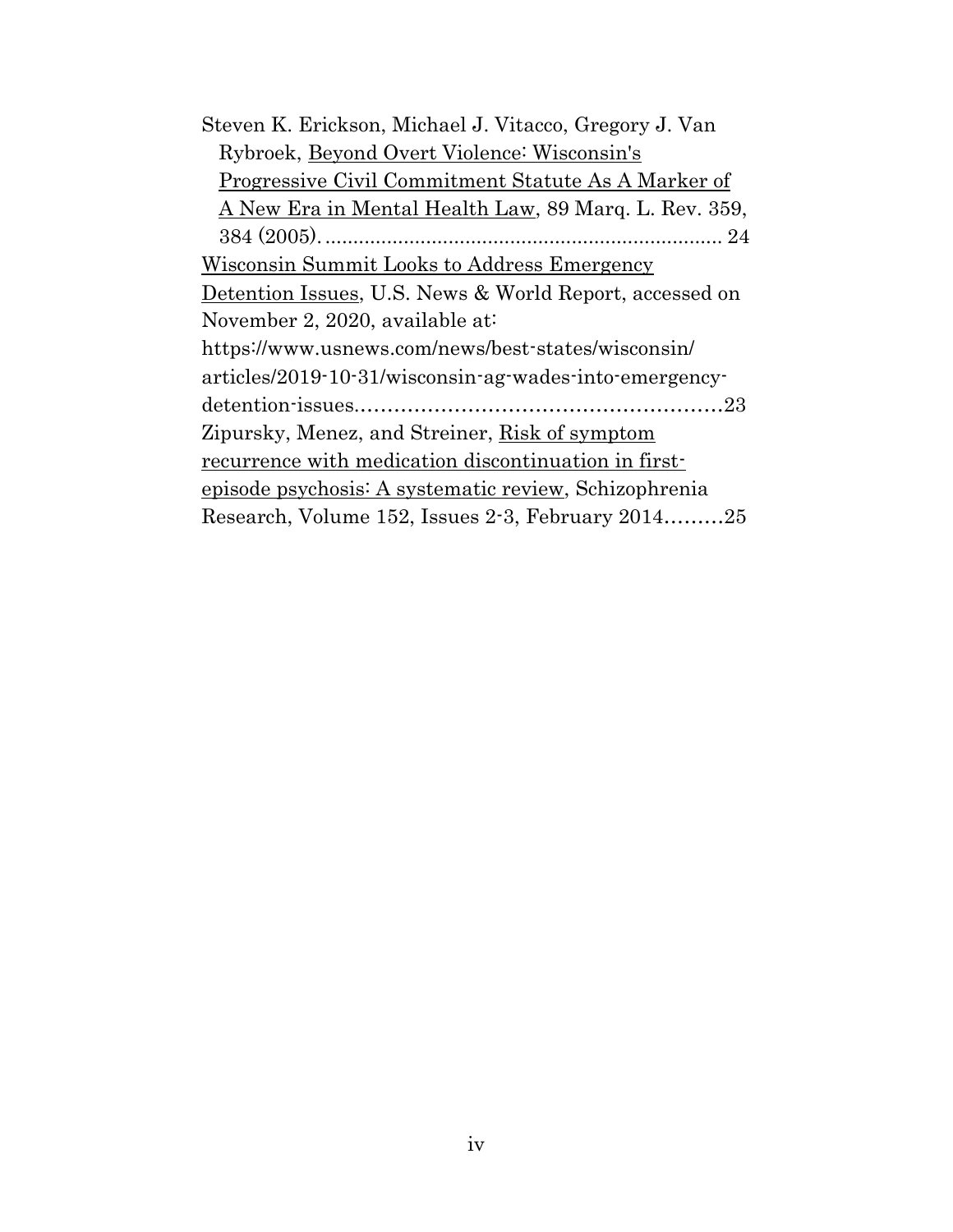### I. INTRODUCTION I. INTRODUCTION

At issue in this case is the constitutionality of Wis. At issue in this case is the constitutionality of Wis. Stat. § 51.20(1)(am) under the 14<sup>th</sup> Amendment of the<br>United States Constitution. According to Respondent-United States Constitution. According to Respondent-Appellant K.E.K. ("K.E.K."), the statute is constitutionally Appellant K.E.K. ("K.E.K."), the statute is constitutionally infirm in its failure to impose a "right now" standard on a infirm in its failure to impose a "right now" standard on a court's finding of an individual's dangerousness when court's finding of an individual's dangerousness when ordering a recommitment, notwithstanding the practical ordering a recommitment, notwithstanding the practical inability to make such a "right now" determination when inability to make such a "right now" determination when an individual subject to a recommitment petition is<br>already under a court-ordered treatment plan and, as a already under a court-ordered treatment plan and, as a result, does not pose a danger to him/herself or others. With all of the due process protections already firmly established in the Chapter 51 process, K.E.K. is simply incorrect in concluding that she has an absolute constitutional right to be free from further oversight in the context of a recommitment order unless a county can, the context of a recommitment order unless a county can, at the time of the recommitment proceeding, present a at the time of the recommitment proceeding, present a current overt act or omission establishing dangerousness.<br>This case raises issues of concern to all counties, result, does not pose a danger to him/herself or others.<br>With all of the due process protections already firmly<br>established in the Chapter 51 process, K.E.K. is simply<br>incorrect in concluding that she has an absolute<br>const

This case raises issues of concern to all counties, county corporation counsel, and hospitals throughout the county corporation counsel, and hospitals throughout the

1 1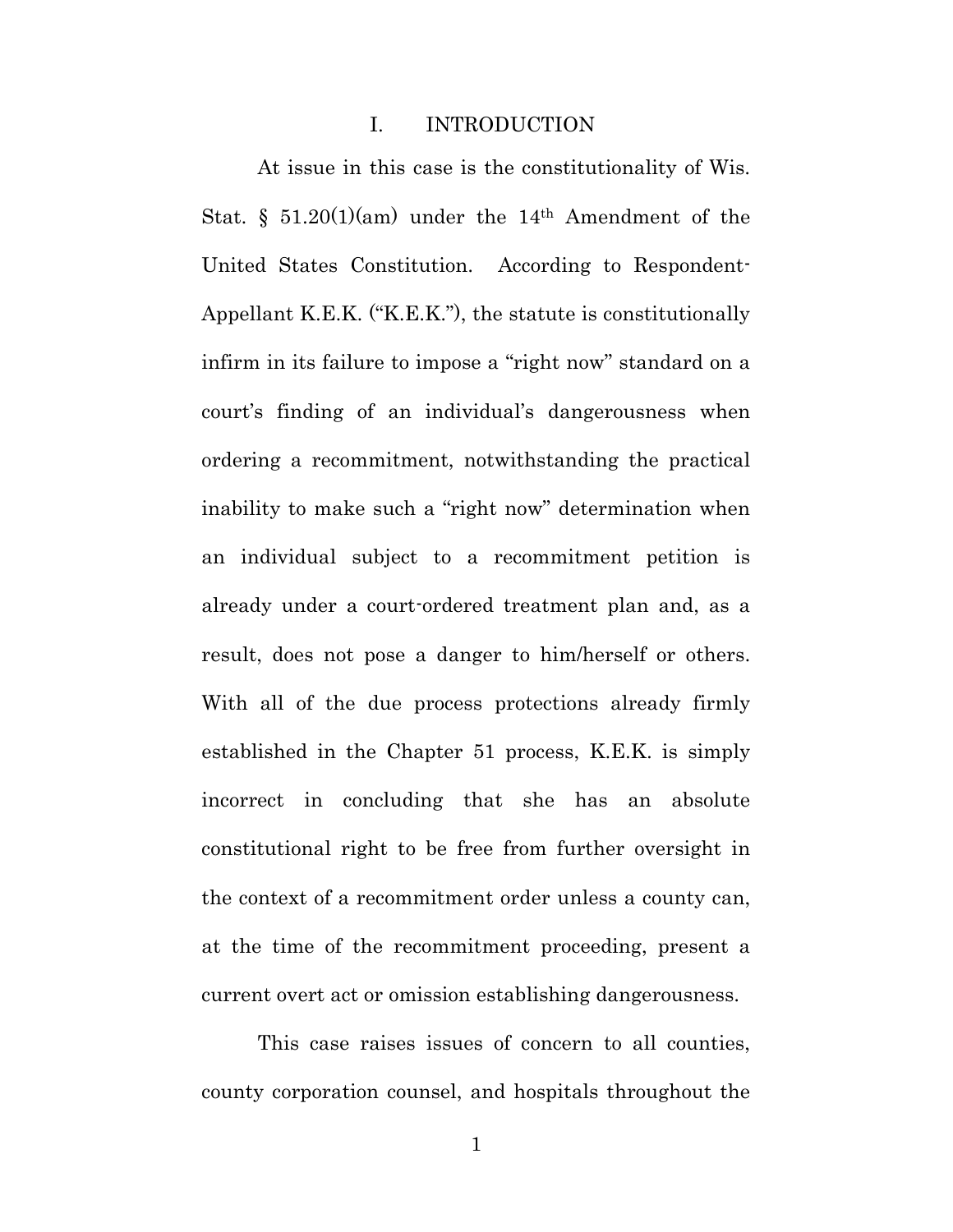State. Adding duplicative procedural burdens, as K.E.K. State. Adding duplicative procedural burdens, as K.E.K. advocates, to a system already replete with due process guarantees would prove disastrous. For this reason, the advocates, to a system already replete with due process guarantees would prove disastrous. For this reason, the Wisconsin Counties Association ("WCA"), the Wisconsin Wisconsin Counties Association ("WCA"), the Wisconsin Association of County Corporation Counsels, Inc. Association of County Corporation Counsels, Inc. ("WACCC"), and the Wisconsin Hospital Association ("WACCC"), and the Wisconsin Hospital Association ("WHA") respectfully request that the Court uphold the ("WHA") respectfully request that the Court uphold the constitutionality of Wis. Stat. § 51.20 (1)(am). constitutionality of Wis. Stat. § 51.20 (1)(am).

An individual's liberty interest in being free from An individual's liberty interest in being free from unnecessary or overly-intrusive court-ordered treatment is<br>at the forefront of the Chap. 51 process. Section 51.20 at the forefront of the Chap. 51 process. Section 51.20 requires treatment be administered in the least restrictive means possible, and the goal of the entire Chapter 51 process is to safely release a mentally ill individual from commitment in as little time as possible. The goal in the commitment process is to not only have successful treatment during the commitment, but long-term rehabilitation of the mentally ill individual so their condition does not decompensate and require commitment again in the future. Never ending commitment is not the goal and is, in fact, impermissible under Wis. Stat. § goal and is, in fact, impermissible under Wis. Stat. § requires treatment be administered in the least restrictive means possible, and the goal of the entire Chapter 51 process is to safely release a mentally ill individual from commitment in as little time as possible. The goal in the<br>commitment process is to not only have successful<br>treatment during the commitment, but long-term<br>rehabilitation of the mentally ill individual so their<br>condition do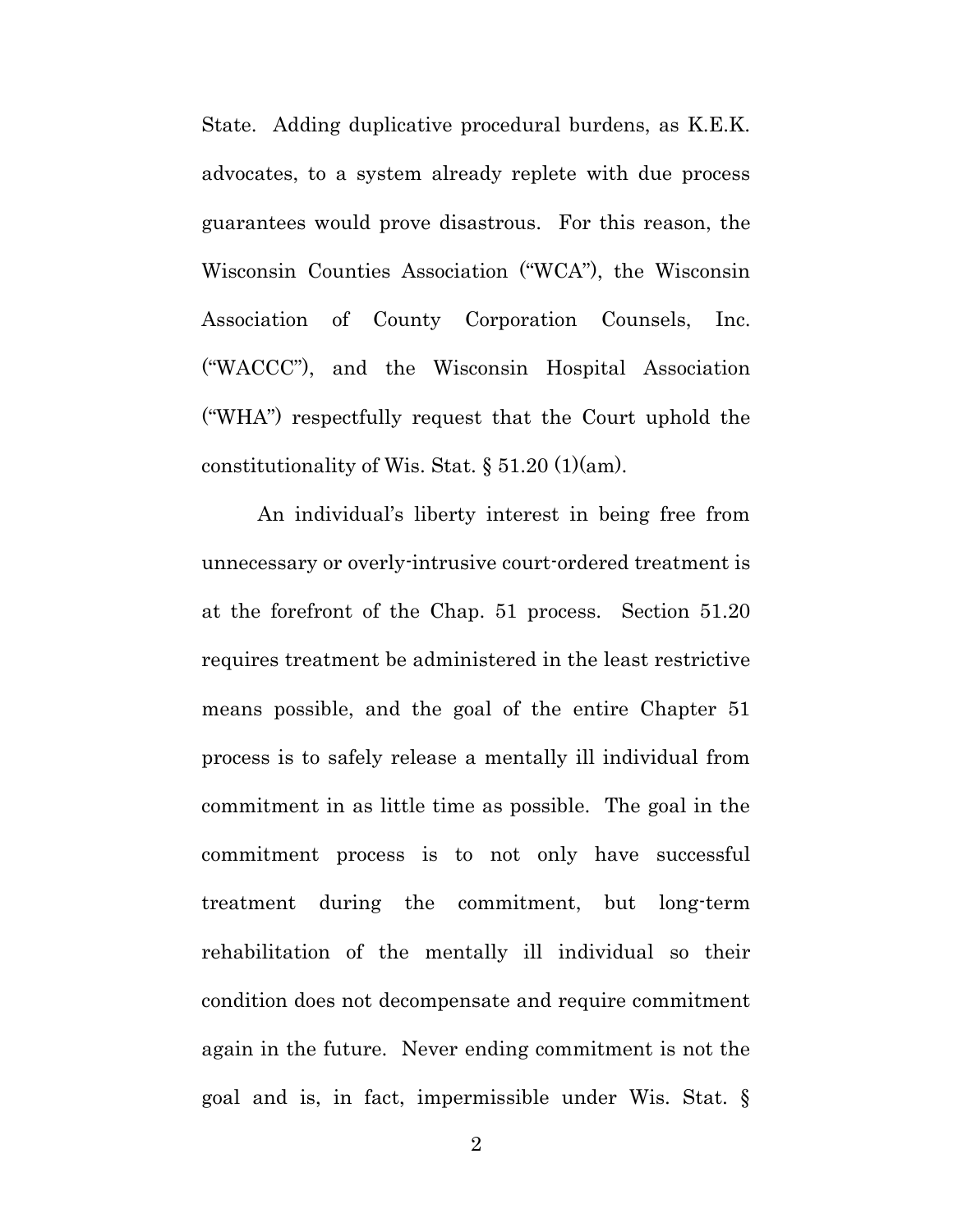51.20. <u>See</u> *Fond du Lac County v. Helen E.F.*, 2012 WI<br>50, 340 Wis. 2d 500, 814 N.W.2d 179 (holding that 50, 340 Wis. 2d 500, 814 N.W.2d 179 (holding that rehabilitation is a necessary element of treatment under Wis. Stat. ch. 51, and, therefore, conditions that cannot be Wis. Stat. ch. 51, and, therefore, conditions that cannot be rehabilitated ( $e.g.,$  Alzheimer's disease) are not proper for treatment under Wis. Stat. ch. 51). But Chapter 51 also treatment under Wis. Stat. ch. 51). But Chapter 51 also recognizes an individual's liberty interest must be recognizes an individual's liberty interest must be balanced with the State's interest in preventing harm to balanced with the State's interest in preventing harm to the individual and others in society. the individual and others in society.

This necessary balancing is specifically reflected in This necessary balancing is specifically reflected in the statutory recommitment process. Indeed, K.E.K.'s situation is the exact scenario that the recommitment process and Wis. Stat. § 51.20(1)(am) is designed to address. As indicated in the record in this case, at the address. As indicated in the record in this case, at the time of the recommitment hearing, medical evidence established that K.E.K. still presented a danger to herself and/or others unless she continued with an effective time of the recommitment hearing, medical evidence<br>established that K.E.K. still presented a danger to herself<br>and/or others unless she continued with an effective<br>treatment protocol. There is substantial medical evidence contained in the record that K.E.K. would have contained in the record that K.E.K. would have discontinued her treatment, suffered decompensation in discontinued her treatment, suffered decompensation in her mental illness and her symptoms would recur were her mental illness and her symptoms would recur were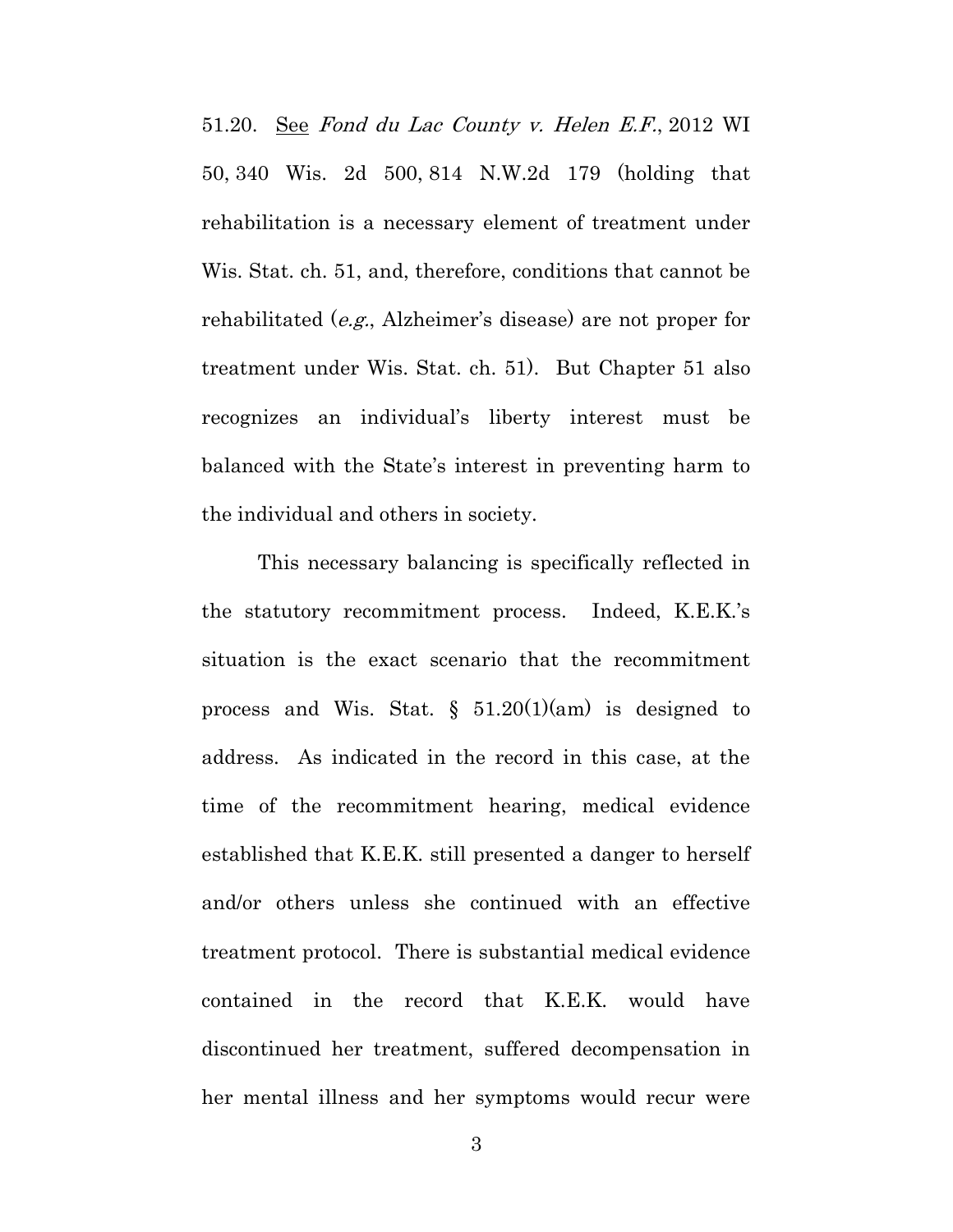she to be released from the treatment plan before the treatment was allowed to fully work to enhance her safety and the safety of others. she to be released from the treatment plan before the treatment was allowed to fully work to enhance her safety and the safety of others.

Contrary to K.E.K.'s assertions, Wis. Stat. § 51.20 Contrary to K.E.K.'s assertions, Wis. Stat. § 51.20 (1)(am) contains robust due process protections in order to ensure the least restrictive means necessary are used to effectively treat mentally ill individuals who are unable (or unwilling) to obtain proper care and treatment on their (or unwilling) to obtain proper care and treatment on their own. While this case focuses on Wis. Stat.  $\S~51.20(1)(am)$ specifically, the statute does not exist in a vacuum. Instead, the entire body of procedures and protections specifically, the statute does not exist in a vacuum. Instead, the entire body of procedures and protections throughout Chap. 51 must be considered when evaluating throughout Chap. 51 must be considered when evaluating the merits of K.E.K.'s attack on the constitutionality of the merits of K.E.K.'s attack on the constitutionality of Wis. Stat. § 51.20(1)(am). Wis. Stat. § 51.20(1)(am). (1)(am) contains robust due process protections in order to ensure the least restrictive means necessary are used to effectively treat mentally ill individuals who are unable

Throughout the Wis. Stat. § 51.20 process, Throughout the Wis. Stat. § 51.20 process, individuals undergo continuous medical observation and individuals undergo continuous medical observation and examinations and have multiple opportunities for examinations and have multiple opportunities for hearings at which the court carefully evaluates and hearings at which the court carefully evaluates and weighs the medical evaluations and other evidence. In the commitment process, the medical findings that form the basis for an order emanate from independent sources. commitment process, the medical findings that form the basis for an order emanate from independent sources.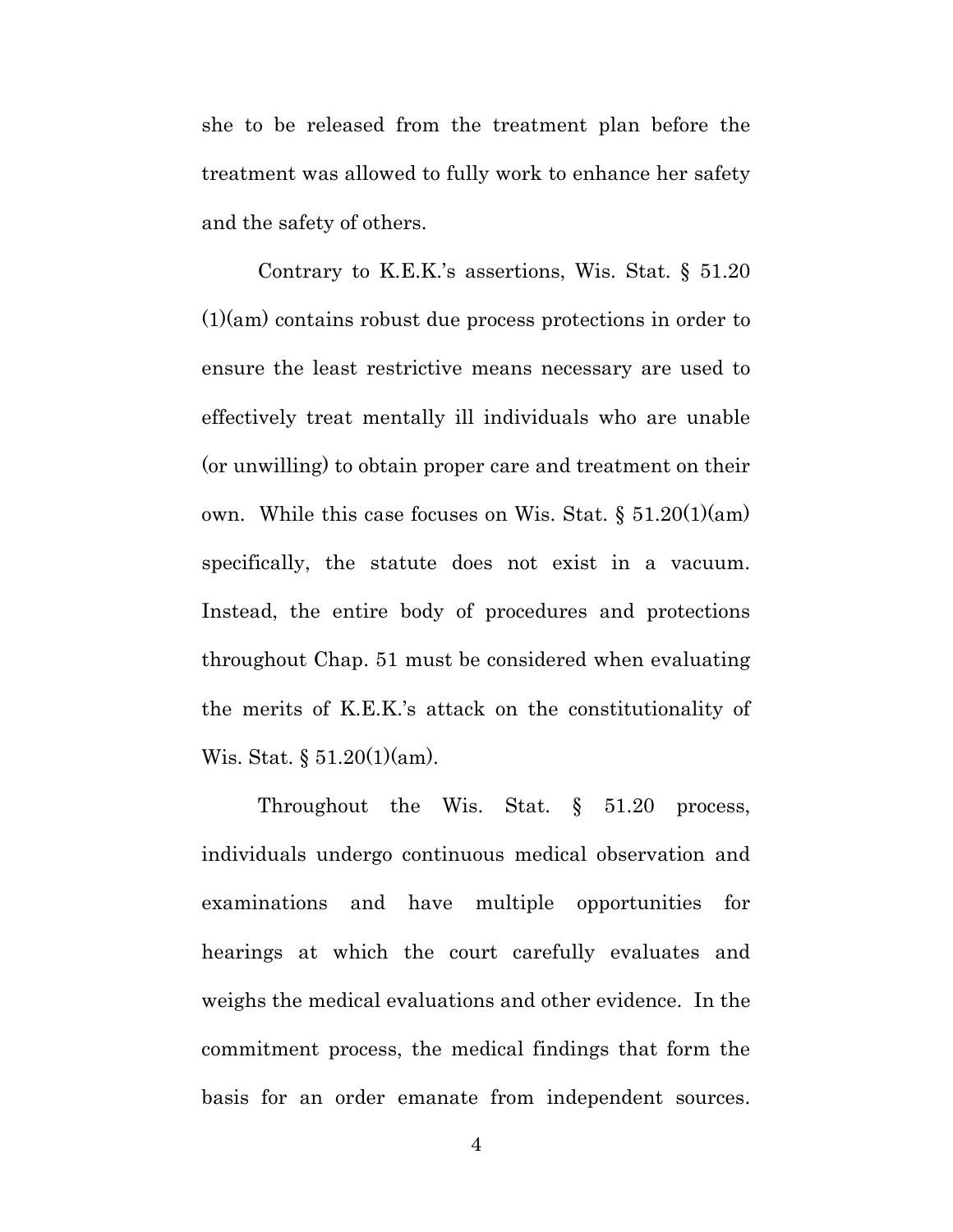Neither county employees nor appointees perform the required medical evaluations. Wis. Stat. § 51.20(9).<br>Rather, the court appoints independent medical required medical evaluations. Wis. Stat. § 51.20(9). Rather, the court appoints independent medical professionals to conduct the examination (the subject professionals to conduct the examination (the subject individual also has the option of selecting one of the two individual also has the option of selecting one of the two<br>independent examiners.) Wis. Stat.  $\S\S 51.20(9)(a)1$ . and 2. Additionally, the individual subject to potential Additionally, the individual subject to potential commitment may retain a third-party examiner of their choosing to perform another evaluation. Wis. Stat. § 51.20(9)(a)3. Committed individuals also have the opportunity to petition for a reexamination under the same examination process as the initial commitment at any time during a court-ordered treatment program. Wis. any time during a court-ordered treatment program. Wis.<br>Stat. § 51.20(16). Importantly, the burden of proof is at all times on the county to establish by clear and convincing evidence<sup>1</sup> that the individual is in need of continued commitment and court-ordered involuntary treatment  $e$  evidence<sup>1</sup> that the individual is in need of continued commitment and court-ordered involuntary treatment during the recommitment process. Wis. Stat. § during the recommitment process. Wis. Stat. § commitment may retain a third-party examiner of their<br>choosing to perform another evaluation. Wis. Stat.  $\S$ <br>51.20(9)(a)3. Committed individuals also have the<br>opportunity to petition for a reexamination under the<br>same exa

<sup>1</sup> Addington v. Texas, 441 U.S. 418, 425, 99 S. Ct. 1804, <sup>1</sup> Addington v. Texas, 441 U.S. 418, 425, 99 S. Ct. 1804, 1809 (1979) (holding that due process does not require 1809 (1979) (holding that due process does not require states to use the "beyond a reasonable doubt" standard in states to use the "beyond a reasonable doubt" standard in civil commitment proceedings, and that the appropriate civil commitment proceedings, and that the appropriate standard is "clear and convincing evidence".) standard is "clear and convincing evidence".)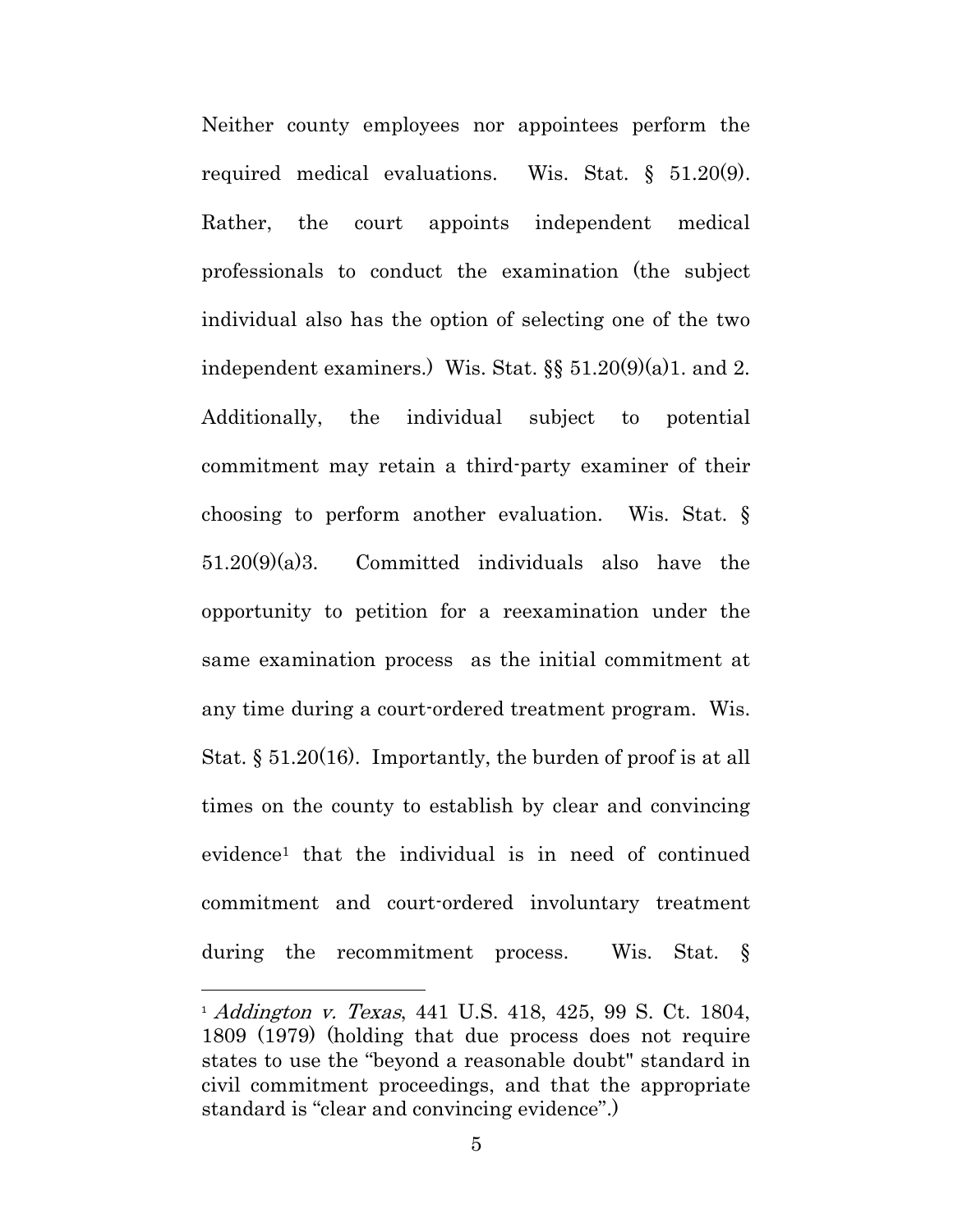51.20(13)(g)3. This means that the county carries the 51.20(13)(g)3. This means that the county carries the burden to establish each element needed to continue a burden to establish each element needed to continue a commitment, including that the individual is currently a commitment, including that the individual is currently a danger to himself or herself or to others.

In practical terms, invalidating Wis. Stat. § 51.20(1)(am) would prove disastrous. If a court is prohibited from allowing medical professionals to provide an opinion, to a reasonable degree of medical certainty, $2$ concerning whether a person presents a danger to himself<br>or herself or others if a treatment plan is discontinued, it or herself or others if a treatment plan is discontinued, it will result in the end of court-ordered involuntary will result in the end of court-ordered involuntary treatment for that individual before his or her treatment treatment for that individual before his or her treatment plan is given the opportunity to fully manage his or her plan is given the opportunity to fully manage his or her mental illness. It is at this point that the "revolving-door" mental illness. It is at this point that the "revolving-door" begins to spin because despite medical probability of begins to spin because despite medical probability of decompensation and return of symptoms, a mentally ill individual is removed from the court-ordered treatment decompensation and return of symptoms, a mentally ill individual is removed from the court-ordered treatment plan. If released because there has been, unsurprisingly, plan. If released because there has been, unsurprisingly, no evidence of recent acts or omissions exhibiting<br>dangerousness, such persons will likely be committed dangerousness, such persons will likely be committed danger to himself or herself or to others.<br>
In practical terms, invalidating Wis. Stat. §<br>
51.20(1)(am) would prove disastrous. If a court is<br>
prohibited from allowing medical professionals to provide

 $\ddot{\phantom{a}}$ 

<sup>&</sup>lt;sup>2</sup> <u>See</u> Wis. Stat. § 51.20 (9)(a)5.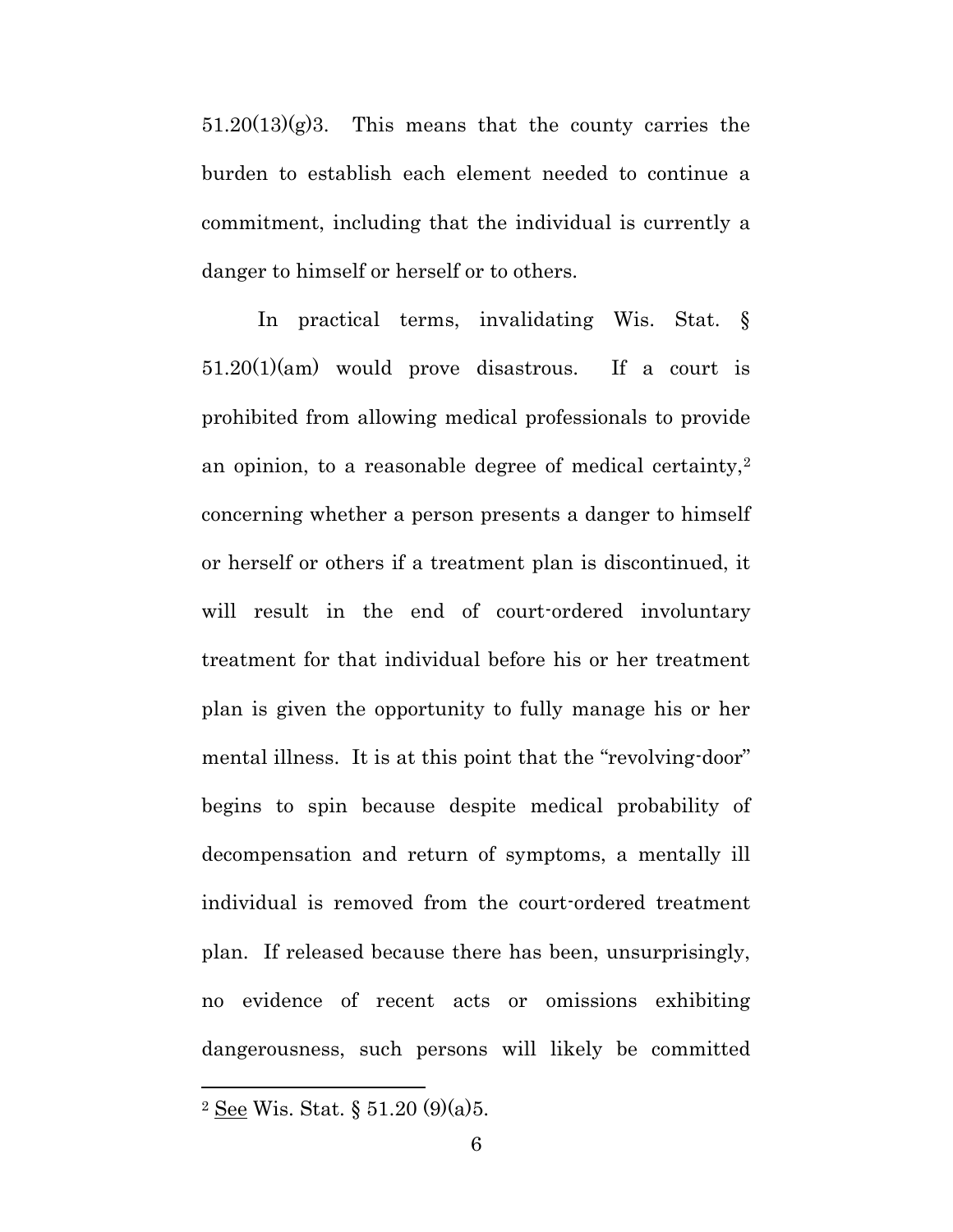again to the State's care, then released again after again to the State's care, then released again after receiving appropriate treatment, and then committed receiving appropriate treatment, and then committed<br>again after his or her treatment lapses, and so on, creating the "revolving door." Confining a person against creating the "revolving door." Confining a person against his or her wishes in order to stabilize symptoms on an inpatient basis  $(e.g., the initial determination in the$ his or her wishes in order to stabilize symptoms on an inpatient basis  $(e.g.,$  the initial detention in the commitment process) undoubtedly intrudes far more on an individual's liberty than does continuing a person on an individual's liberty than does continuing a person on an established treatment plan (particularly an outpatient established treatment plan (particularly an outpatient plan.)

Moreover, there is ample medical support for plan.) Moreover, there is ample medical support for continuing a treatment regimen that is producing<br>beneficial results. Medical studies have shown that beneficial results. Medical studies have shown that starting and stopping psychiatric medications can lead to starting and stopping psychiatric medications can lead to treatment resistance in patients.3 Medications can become ineffective or take longer to yield their intended benefits as a person continues to start and stop taking the treatment resistance in patients.<sup>3</sup> Medications can become ineffective or take longer to yield their intended benefits as a person continues to start and stop taking the

<sup>&</sup>lt;sup>3</sup> De Hert, M., Sermon, J., Geerts, P. et al., The Use of Continuous Treatment Versus Placebo or Intermittent Continuous Treatment Versus Placebo or Intermittent Treatment Strategies in Stabilized Patients with Treatment Strategies in Stabilized Patients with Schizophrenia: A Systematic Review and Meta-Analysis of Schizophrenia: A Systematic Review and Meta-Analysis of Randomized Controlled Trials with First- and Second-Randomized Controlled Trials with First- and Second-Generation Antipsychotics. CNS Drugs 29, 637–658 (2015). https://doi.org/10.1007/s40263-015-0269-4. Generation Antipsychotics. CNS Drugs 29, 637–658 (2015). https://doi.org/10.1007/s40263-015-0269-4.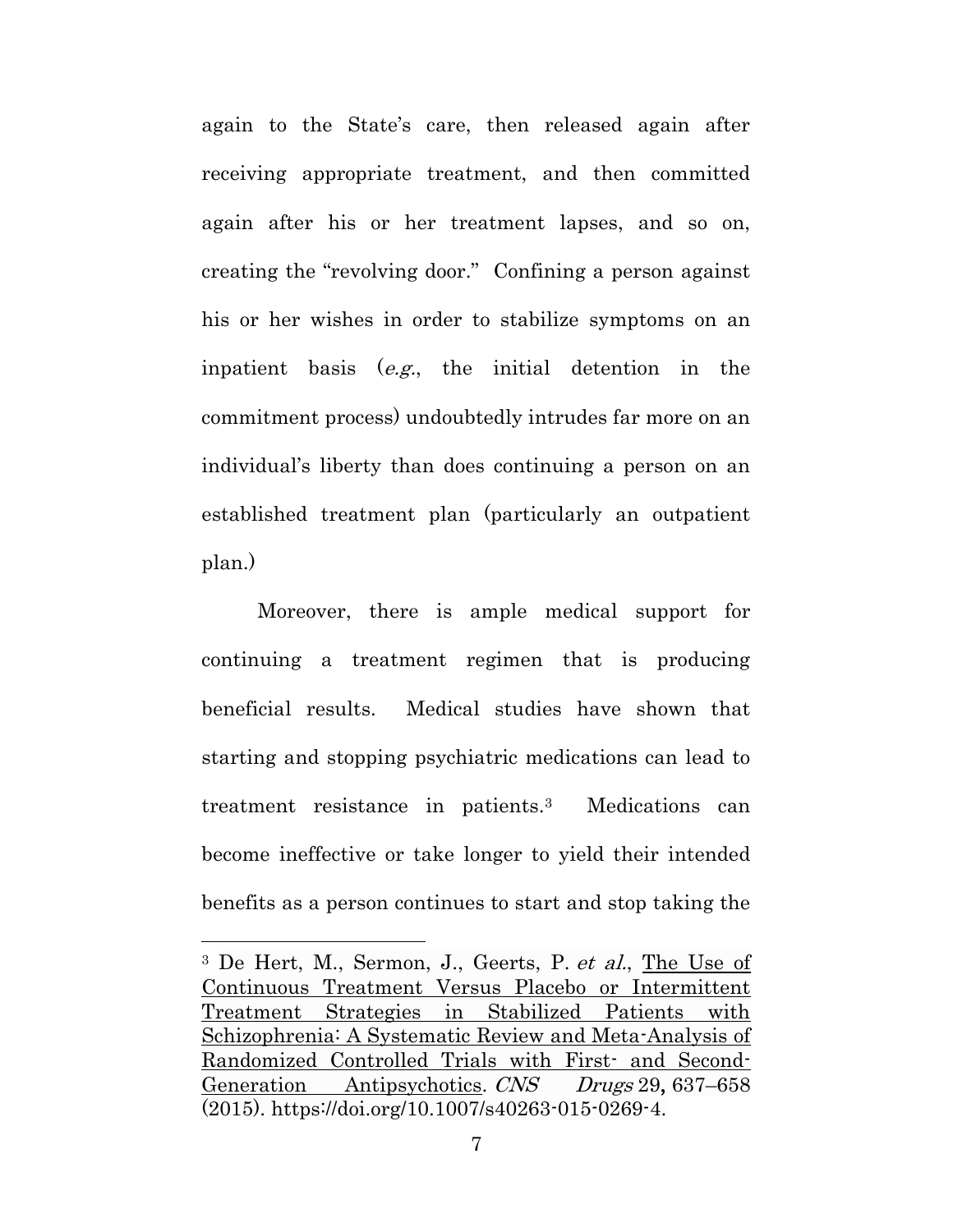medications. It is illogical under any circumstance to medications. It is illogical under any circumstance to withdraw a person's medication in a scenario when it is withdraw a person's medication in a scenario when it is known that his or her condition will likely decompensate known that his or her condition will likely decompensate with a return of symptoms previously ameliorated by the medication and treatment plan. medication and treatment plan.

K.E.K.'s argument fails to appropriately balance the State's interest in protecting mentally ill persons and K.E.K.'s argument fails to appropriately balance the State's interest in protecting mentally ill persons and society as a whole and an individual's liberty interest. society as a whole and an individual's liberty interest. Indeed, the process K.E.K. advocates disregard's the<br>State's interests altogether. Such a result is untenable. State's interests altogether. Such a result is untenable.

## II. ARGUMENT II. ARGUMENT

A. THE STATE HAS A COMPELLING GOVERNMENT INTEREST IN PROVIDING CARE AND TREATMENT TO THOSE SUFFERING FROM MENTAL ILLNESS. SUFFERING FROM MENTAL ILLNESS. A. THE STATE HAS A COMPELLING<br>GOVERNMENT\_INTEREST\_IN\_PROVIDING<br>CARE AND TREATMENT TO THOSE

Courts have appropriately exercised significant Courts have appropriately exercised significant restraint in recognizing substantive due process rights. The State violates an individual's substantive due process<br>rights only when its conduct "shocks the conscience ... or rights only when its conduct "shocks the conscience ... or interferes with rights implicit in the concept of ordered interferes with rights implicit in the concept of ordered liberty" *United States v. Salernoi*, 481 U.S. 739, 746<br>(1987). In simple terms, the rights guaranteed under (1987). In simple terms, the rights guaranteed under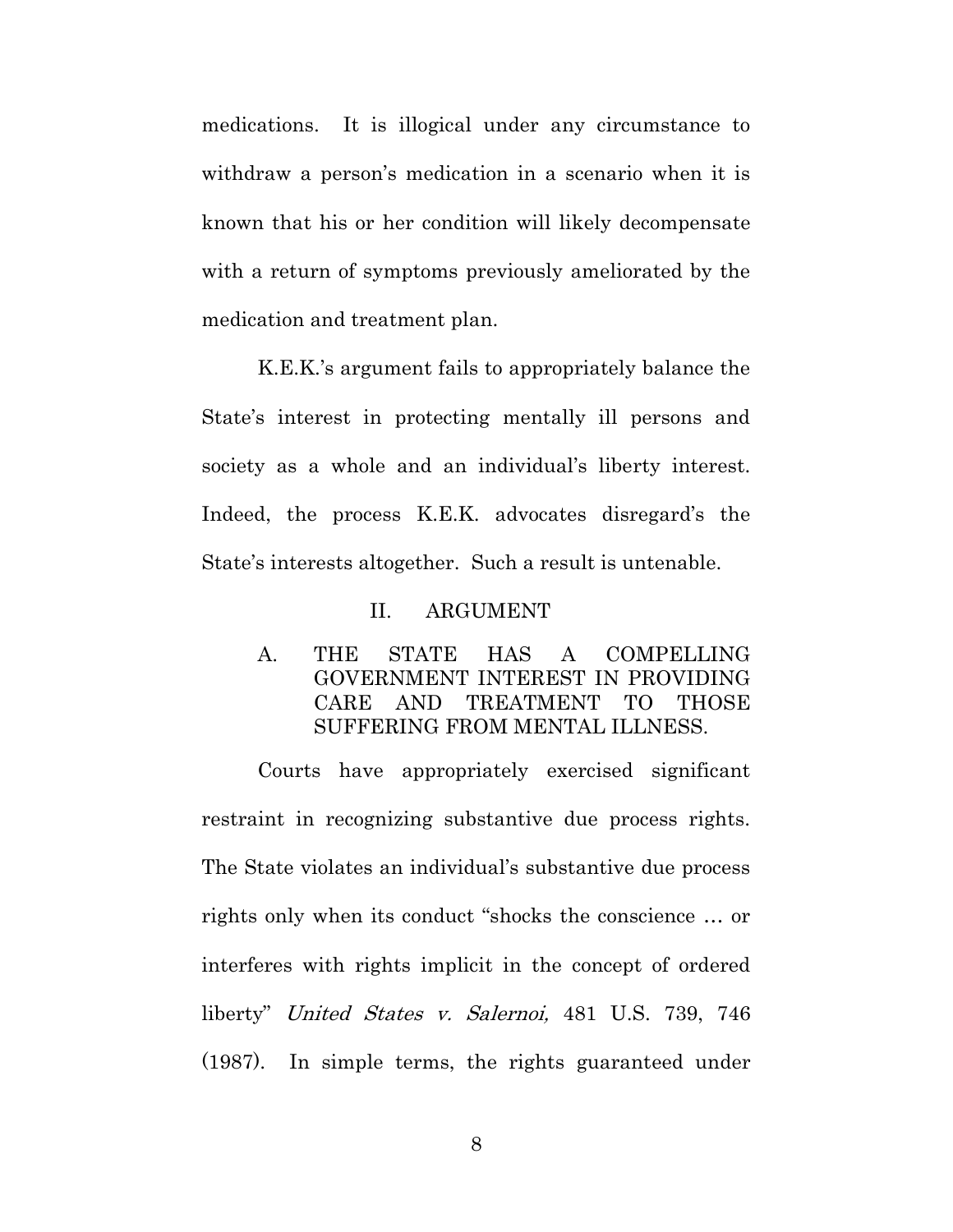substantive due process forbid a government from substantive due process forbid a government from exercising "power without any reasonable justification in exercising "power without any reasonable justification in the service of a legitimate governmental objective." the service of a legitimate governmental objective." County of Sacramento v. Lewis, 523 U.S. 833, 846 (1998). County of Sacramento v. Lewis, 523 U.S. 833, 846 (1998).

Courts have universally recognized the State indisputably has a legitimate government interest in Courts have universally recognized the State indisputably has a legitimate government interest in treating people with mental and other disorders who are treating people with mental and other disorders who are unable to care for themselves. Winnebago County v. Christopher S, 2016 WI 1, ¶ 44, 366 Wis. 2d 1, 878 unable to care for themselves. Winnebago County v.<br>Christopher S., 2016 WI 1,  $\P$  44, 366 Wis. 2d 1, 878<br>N.W.2d 109 (concluding that "[t]he "State has more than a well-established and legitimate interest; it has a well-established and legitimate interest; it has a `compelling interest' in providing care and assistance to 'compelling interest' in providing care and assistance to those who suffer from a mental disorder"); see also In re Commitment of Dennis H., 2002 WI 104, ¶ 36, 255 Wis. 2d Commitment of Dennis H., 2002 WI 104, ¶ 36, 255 Wis. 2d 359, 383, 647 N.W.2d 851, 862 (providing that "the state 359, 383, 647 N.W.2d 851, 862 (providing that "the state has a well-established, legitimate interest under its has a well-established, legitimate interest under its parens patriae power in providing care to persons unable to care for themselves"); see also Addington v. Texas, 441 U.S. 418, 426. The State "also has 'authority under its police power to protect the community' from any to care for themselves"); <u>see also</u> *Addington v. Texas*, 441<br>U.S. 418, 426. The State "also has 'authority under its<br>police power to protect the community' from any<br>dangerous mentally ill persons." In re Commitment of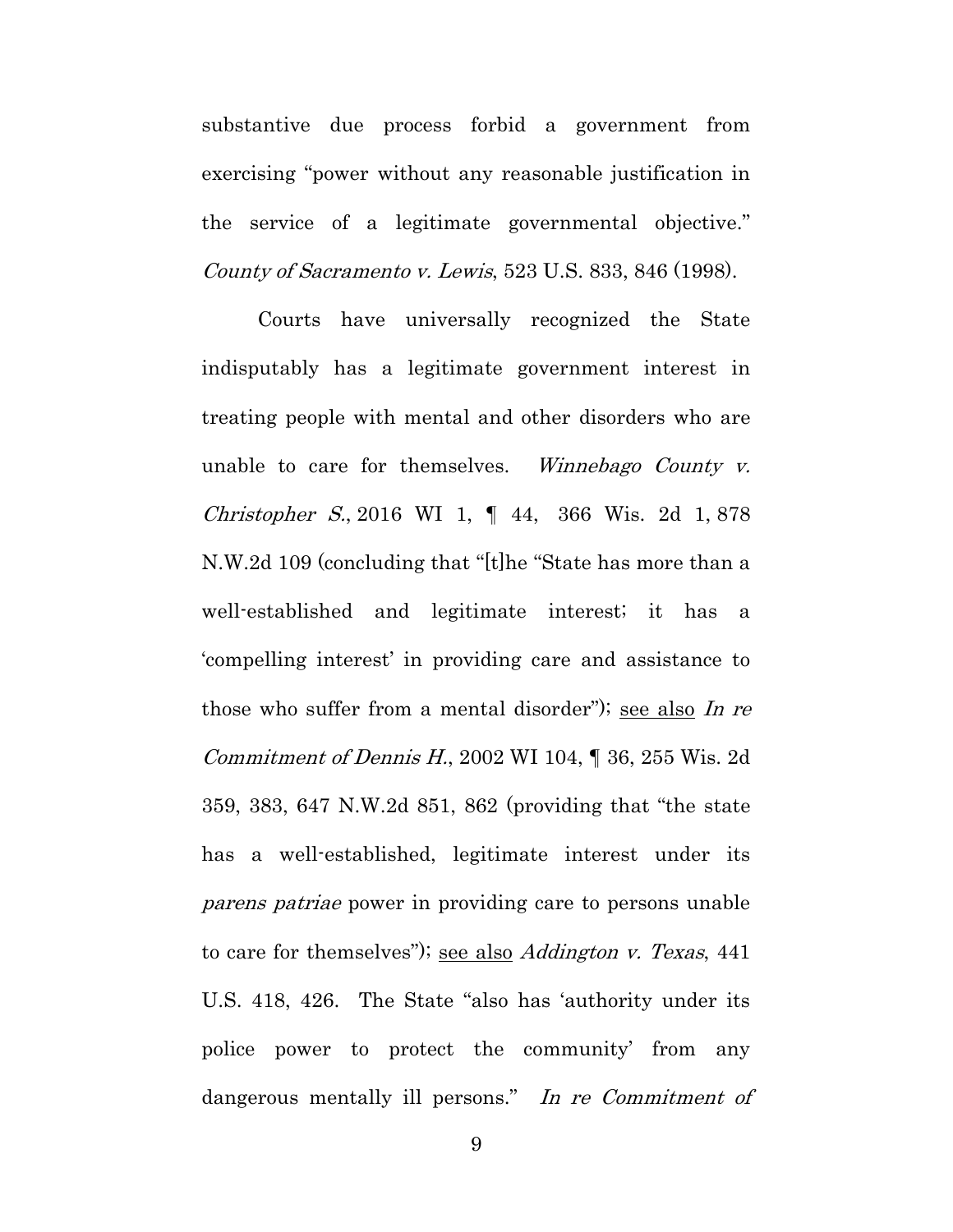Dennis H., 2002 WI 104, ¶ 36 (citing *Heller v. Doe,* 509 U.S. 312, 332, 113 S.Ct. 2637 (1993).)<br>In order to ensure that the government interest is U.S. 312, 332, 113 S.Ct. 2637 (1993).)

In order to ensure that the government interest is achieved while still maintaining individual liberty to the extent possible, the Legislature created a system under achieved while still maintaining individual liberty to the extent possible, the Legislature created a system under Wis. Stat. ch. 51 which balances a person's need for Wis. Stat. ch. 51 which balances a person's need for mental health treatment with the preservation of that mental health treatment with the preservation of that person's personal liberties. Chapter 51 requires use of the person's personal liberties. Chapter 51 requires use of the least restrictive means of treatment necessary<sup>4</sup> and incorporates a robust set of due process protections and least restrictive means of treatment necessary<sup>4</sup> and incorporates a robust set of due process protections and patient rights.<sup>5</sup> Because of the due process protections afforded through the commitment process, which the statute incorporates into the recommitment process, it is necessary to analyze Wis. Stat. § 51.20 and the statute incorporates into the recommitment process, it is necessary to analyze Wis. Stat. § 51.20 and the commitment process thereunder as a whole in order to commitment process thereunder as a whole in order to<br>evaluate the constitutionality of Wis. Stat. § 51.20(1)(am)

 $4$  Wis. Stat. §  $51.20(13)(c)2$ .

<sup>5</sup> Including, without limitation, appointed counsel (Wis. Stat.  $\S 51.20(3)$ , the right to an open hearing and to cross examine and present witnesses (Wis. Stat. § 51.20(5)), a reexamination or independent evaluation (Wis. Stat. §§ <sup>5</sup> Including, without limitation, appointed counsel (Wis. Stat. § 51.20(3)), the right to an open hearing and to cross examine and present witnesses (Wis. Stat. § 51.20(5)), a reexamination or independent evaluation (Wis treatment (Wis. Stat. §  $51.61(1)(e)$ ), and all the patient's rights in s. 51.61 and as promulgated in Wis. Admin. Code Chapter DHS 94. Chapter DHS 94.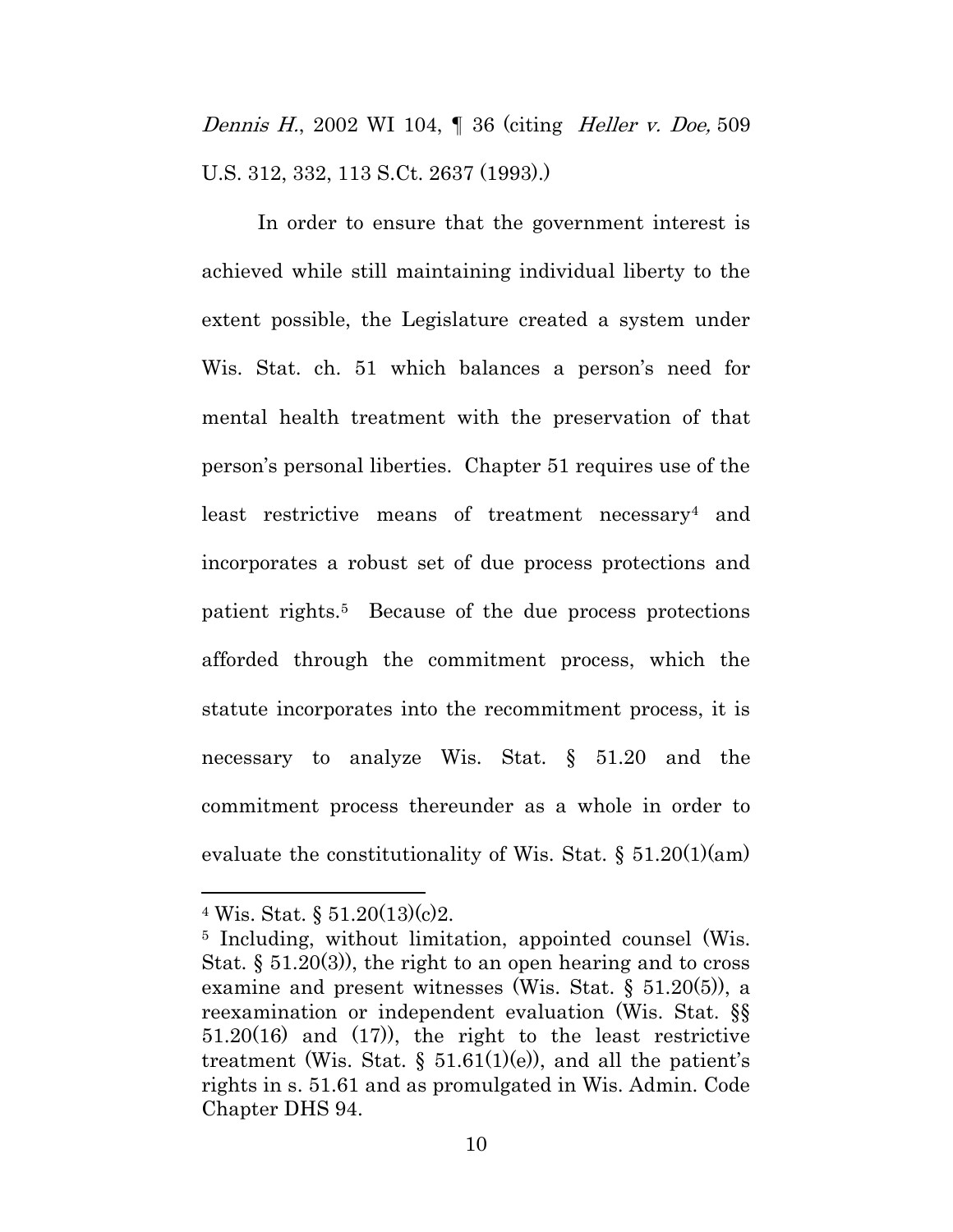specifically. When viewed within the entire context of Wis. Stat. § 51.20, it is evident that Wis. Stat. §  $51.20(1)(am)$  legitimately serves an area of compelling government interest and does not violate substantive due process or, alternatively, privileges and immunities. specifically. When viewed within the entire context of<br>Wis. Stat. § 51.20, it is evident that Wis. Stat. §<br>51.20(1)(am) legitimately serves an area of compelling<br>government interest and does not violate substantive due<br>pr

B. SECTION 51.20 PROVIDES ROBUST PROCEDURAL SAFEGUARDS AND DOES NOT VIOLATE SUBSTANTIVE DUE PROCESS OR PRIVILEGES AND PROCESS OR PRIVILEGES AND IMMUNITITES. IMMUNITITES. B. SECTION 51.20 PROVIDES ROBUST<br>PROCEDURAL SAFEGUARDS AND DOES<br>NOT VIOLATE SUBSTANTIVE DUE

Analyzing Wis. Stat.  $\S 51.20(1)(am)$  in isolation, as Analyzing Wis. Stat. § 51.20(1)(am) in isolation, as<br>K.E.K. attempts to do, takes the Section out of the context of the entire protective framework provided under Wis. Stat. § 51.20. Indeed, our courts have found a "county Stat. § 51.20. Indeed, our courts have found a "county<br>comports with due process when it 'confine[s] a mentally ill person if it shows 'by clear and convincing evidence that ill person if it shows 'by clear and convincing evidence that the individual is mentally ill and dangerous."" Matter of Commitment of J.W.K, 2019 WI 54, ¶ 16, 386 Wis. 2d Commitment of J.W.K., 2019 WI 54, ¶ 16, 386 Wis. 2d<br>672, 686, 927 N.W.2d 509, 516 (citing Wis. Stat. §  $51.20(1)(a)$  and  $(am)$ . In order for a county to satisfy the required foundational elements of mental illness and 51.20(1)(a) and (am).) In order for a county to satisfy the required foundational elements of mental illness and dangerousness, a number of procedural steps must be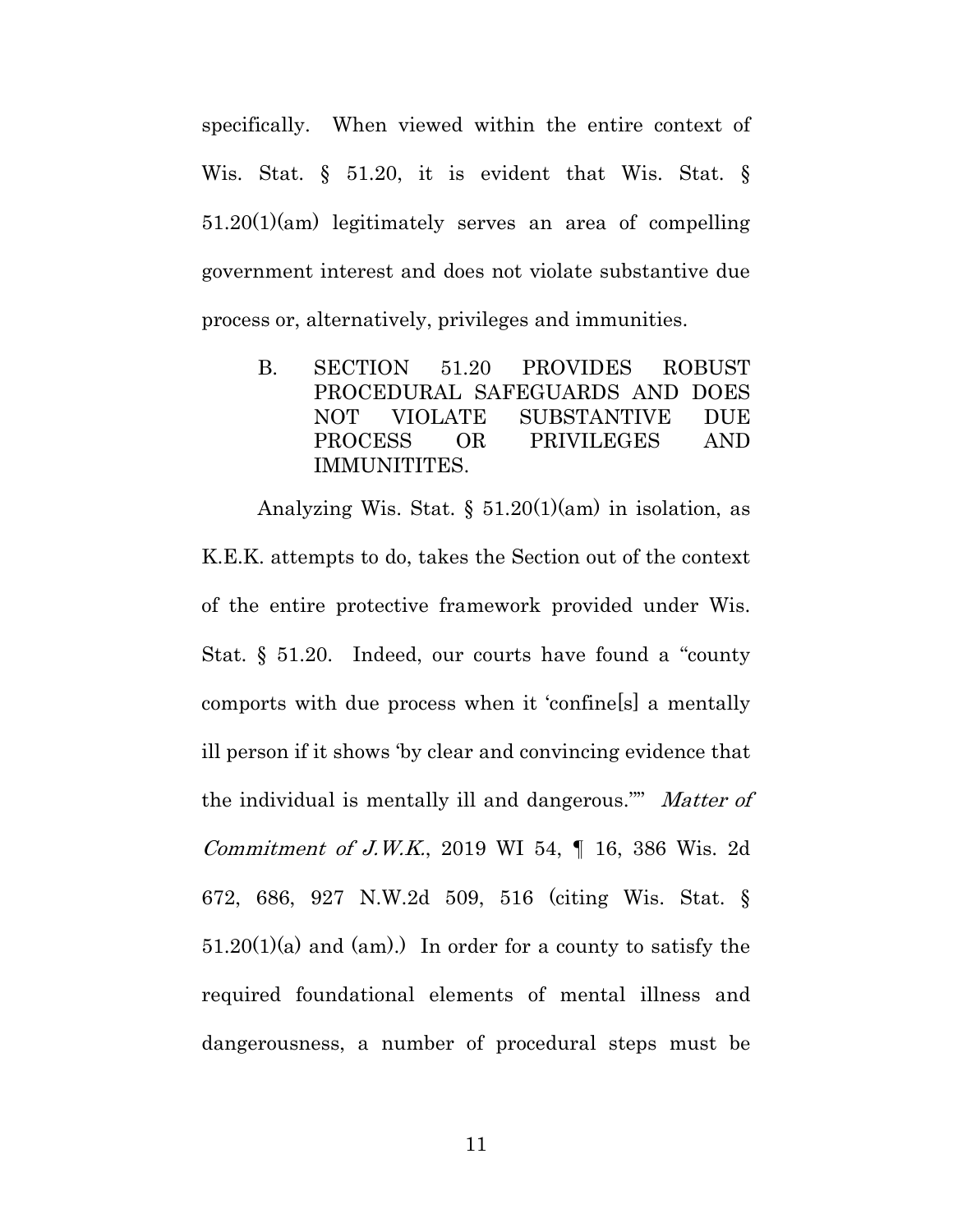taken and a court's determination must be based on clear taken and a court's determination must be based on clear and convincing evidence.6 and convincing evidence.<sup>6</sup>

After an order for involuntary treatment, or initial After an order for involuntary treatment, or initial<br>commitment order, is entered (as happened with K.E.K.), the order may be extended for "a period not to exceed one the order may be extended for "a period not to exceed one<br>year" upon application for extension by the county and a finding by the court "that the individual is a proper finding by the court "that the individual is a proper subject for commitment..." Wis. Stat.  $\S\S$  51.20(13)(g)1. and (g)3. Significantly, the court's finding must comport and (g)3. Significantly, the court's finding must comport to the requirements of Wis. Stat.  $\S\S$  51.20(1)(a)1. and  $(1)(a)$ 2. or (am). Wis. Stat. § 51.20 $(13)(g)$ 3. This means that "[a]n extension [of a commitment] requires the [c]ounty to prove the same elements [as for the initial commitment] by clear and convincing evidence: (1) the individual is mentally ill and a proper subject for individual is mentally ill and a proper subject for treatment, and (2) the individual is dangerous." Matter of Commitment of J.W.K., 2019 WI 54,  $\P$  18; see also Matter of Mental Commitment of J.W.J., 2017 WI 57,  $\P$  20, 375 Wis. 2d 542, 554, 895 N.W.2d 783, 788 (concluding that Wis. 2d 542, 554, 895 N.W.2d 783, 788 (concluding that "[u]pon each petition to extend a term of commitment, a "[u]pon each petition to extend a term of commitment, a that "[a]n extension [of a commitment] requires the [c]ounty to prove the same elements [as for the initial commitment] by clear and convincing evidence: (1) the

 $\ddot{\phantom{a}}$ 

<sup>6</sup>See supra footnote 1. <sup>6</sup>See supra footnote 1.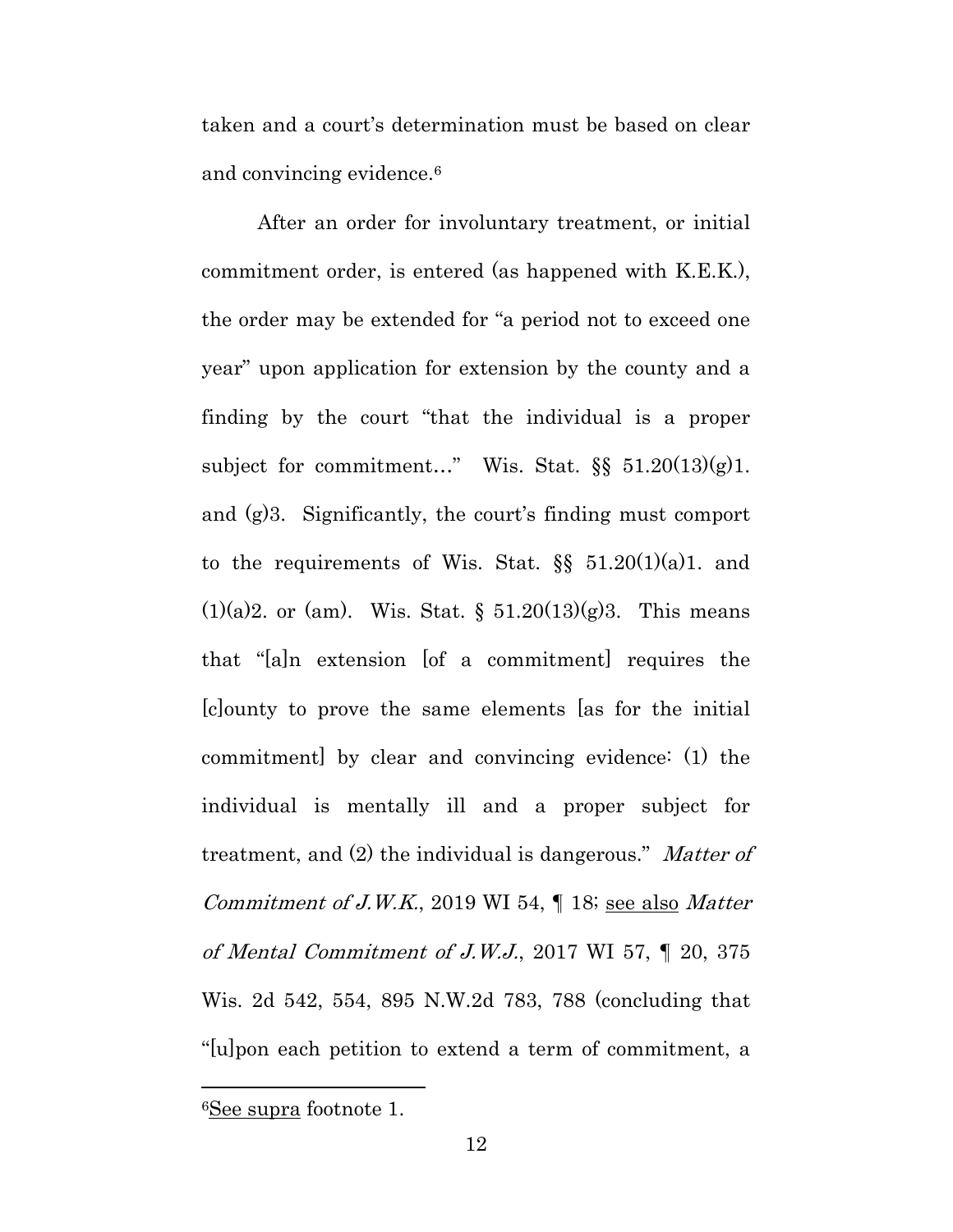county must establish the same elements [as for the initial county must establish the same elements [as for the initial commitment] with the same quantum of proof.") Stated commitment] with the same quantum of proof.") Stated another way, the county's burden of proving an individual another way, the county's burden of proving an individual has both a mental illness <u>and</u> that they are dangerous is<br>no different in an initial commitment proceeding than it is<br>in a recommitment proceeding. no different in an initial commitment proceeding than it is in a recommitment proceeding.

In a recommitment proceeding, however, Wis. Stat. In a recommitment proceeding, however, Wis. Stat.  $\S 51.20(1)(am)$  exists as an alternate way that the county may prove the dangerousness element "in addition to the five standards for showing dangerousness by recent acts or omissions under  $\S$  51.20(1)(a)2.a.e..." Matter of Commitment of J.W.K., 2019 WI 54,  $\P$  18. This statute provides (in relevant part): provides (in relevant part): § 51.20(1)(am) exists as an alternate way that the county may prove the dangerousness element "in addition to the five standards for showing dangerousness by recent acts or omissions under § 51.20(1)(a)2.a-e…" Matter of

> ...the requirements of a recent overt act, …the requirements of a recent overt act, attempt or threat to act under par. (a) 2. a. or b., pattern of recent acts or omissions under par. (a) 2. c. or e., or recent behavior under par. (a) 2. d. may be satisfied by a showing that there is a substantial likelihood, based on the subject individual's treatment record, that the individual would be a proper record, that the individual would be a proper subject for commitment if treatment were subject for commitment if treatment were withdrawn. (emphasis added). attempt or threat to act under par. (a) 2.<br>a. or b., pattern of recent acts or omissions<br>under par. (a) 2. c. or e., or recent behavior<br>under par. (a) 2. d.  $\frac{may}{be}$  satisfied by a<br>showing that there is a substantial lik

Importantly, Wis. Stat.  $\S$  51.20(1)(am) does not eliminate the requirement that the county demonstrate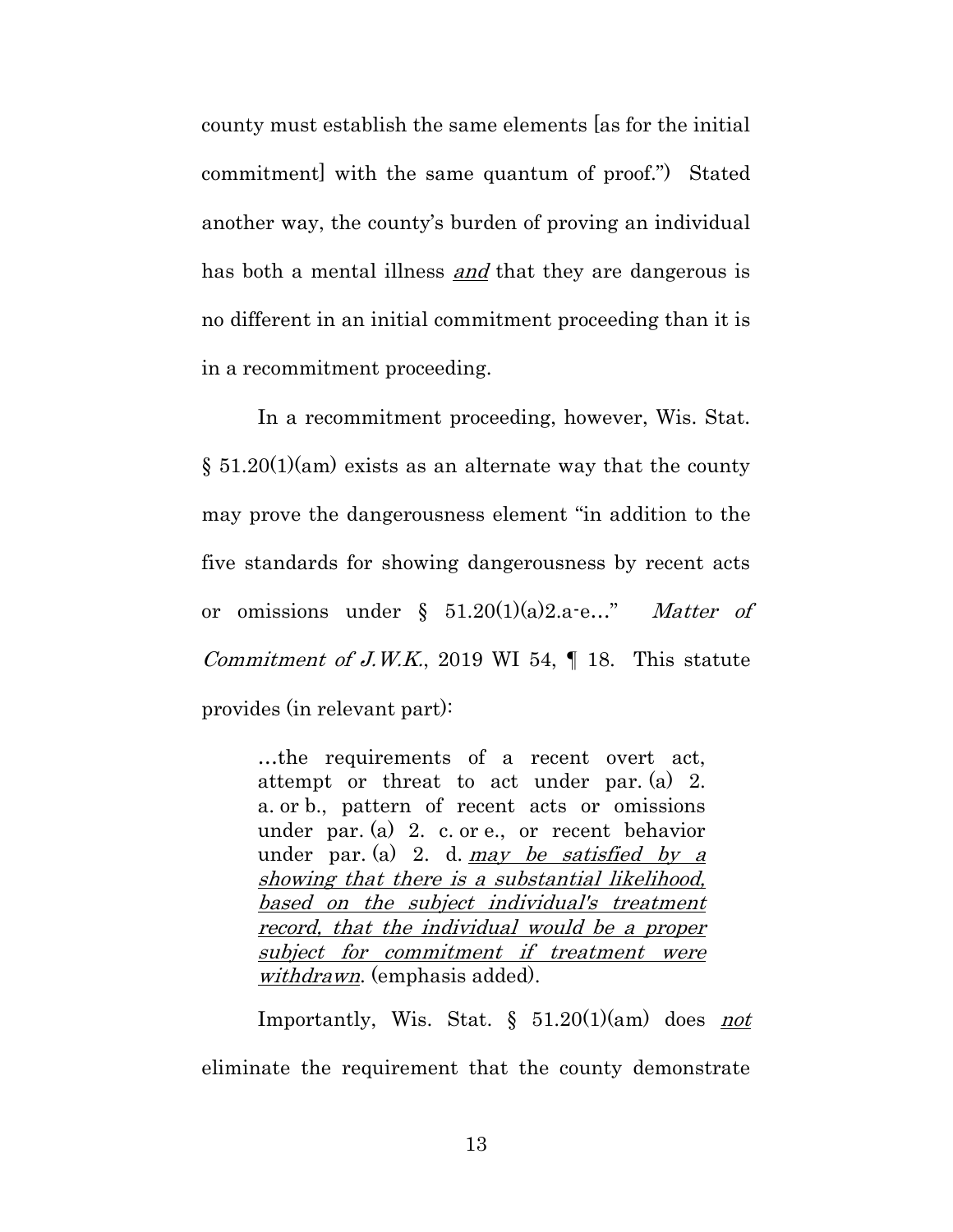current dangerousness. Matter of Commitment of J.W.K., 2019 WI 54,  $\parallel$  24 (concluding that "[t] he alternate avenue 2019 WI 54, ¶ 24 (concluding that "[t]he alternate avenue<br>of <u>showing</u> dangerousness under paragraph (am) does not change the elements or quantum of proof required".) change the elements or quantum of proof required".) Rather, it permits the county to carry its burden (and for Rather, it permits the county to carry its burden (and for the court to conclude) that the dangerousness element is the court to conclude) that the dangerousness element is<br>met for an individual who is positively responding to treatment, but has a "substantial likelihood" of regression treatment, but has a "substantial likelihood" of regression evidenced by return of symptoms of mental illness should<br>the person be released from treatment at the point in time<br>of the recommitment proceeding. Section 51.20(1)(am) the person be released from treatment at the point in time of the recommitment proceeding. Section  $51.20(1)(am)$ "merely acknowledges that an individual may still be dangerous despite the absence of recent acts, omissions, or "merely acknowledges that an individual may still be dangerous despite the absence of recent acts, omissions, or behaviors exhibiting dangerousness..." Id. behaviors exhibiting dangerousness…" Id.

Again, the recommitment standard is no different Again, the recommitment standard is no different than the standard this Court has endorsed on initial than the standard this Court has endorsed on initial<br>commitment, which includes the notion that proof of "imminent physical harm" is not constitutionally required "imminent physical harm" is not constitutionally required prior to commitment for treatment. In re Commitment of Dennis H., 2002 WI 104,  $\parallel$  37. "[E]ven if there is no foreseeable risk of self-injury or suicide, a person is foreseeable risk of self-injury or suicide, a person is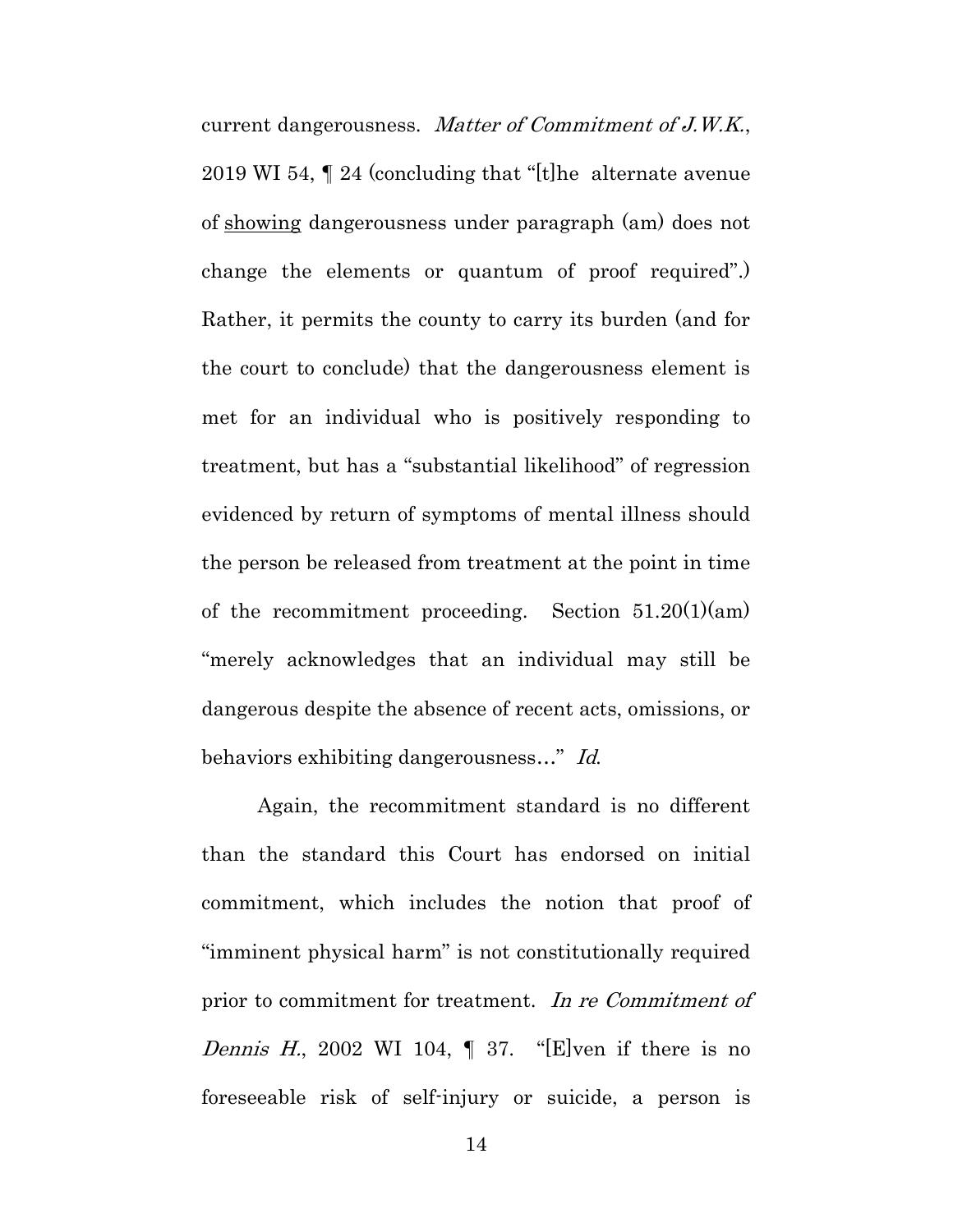literally 'dangerous to himself' if for physical or other reasons he is helpless to avoid the hazards of freedom either through his own efforts or with the aid of willing family members or friends." Id. (citing O'Connor v. Donaldson, 422 U.S. 563, 574, n. 9, 95 S.Ct. 2486 (1975).)

The *Dennis H.* Court explicitly held that Wis. Stat. § family members or friends." Id. (citing O'Connor v.<br>
Donaldson, 422 U.S. 563, 574, n. 9, 95 S.Ct. 2486 (1975).)<br>
The Dennis H. Court explicitly held that Wis. Stat. §<br>
51.20(1)(a)2.e. (the "Fifth Standard") is constitutio Importantly for purposes of this case, the evidentiary<br>standards for the Fifth Standard are largely analogous to<br>those contained within Wis. Stat.  $\S$  51.20(1)(am). The<br>Fifth Standard permits involuntary commitment when a standards for the Fifth Standard are largely analogous to those contained within Wis. Stat.  $\S$  51.20(1)(am). The Fifth Standard permits involuntary commitment when a mentally ill person needs care or treatment, but is unable to make an informed choice to accept it.  $Id.$ ,  $\P$  39. This finding must be 'demonstrated by both the individual's treatment history' and by the person's 'recent acts or treatment history' and by the person's 'recent acts or omissions."" *Id.* (citing Wis. Stat. § 51.20(1)(a)2.e.) It must also be "substantially probable that if left untreated, the person 'will suffer severe mental, emotional or physical person 'will suffer severe mental, emotional or physical<br>harm' resulting in the loss of the 'ability to function independently in the community' or in the loss of 'cognitive or volitional control.'" *Id.* `cognitive or volitional control."' Id. mentally ill person needs care or treatment, but is unable<br>to make an informed choice to accept it.  $Id$ ,  $\P$  39. This<br>finding must be "demonstrated by both the individual's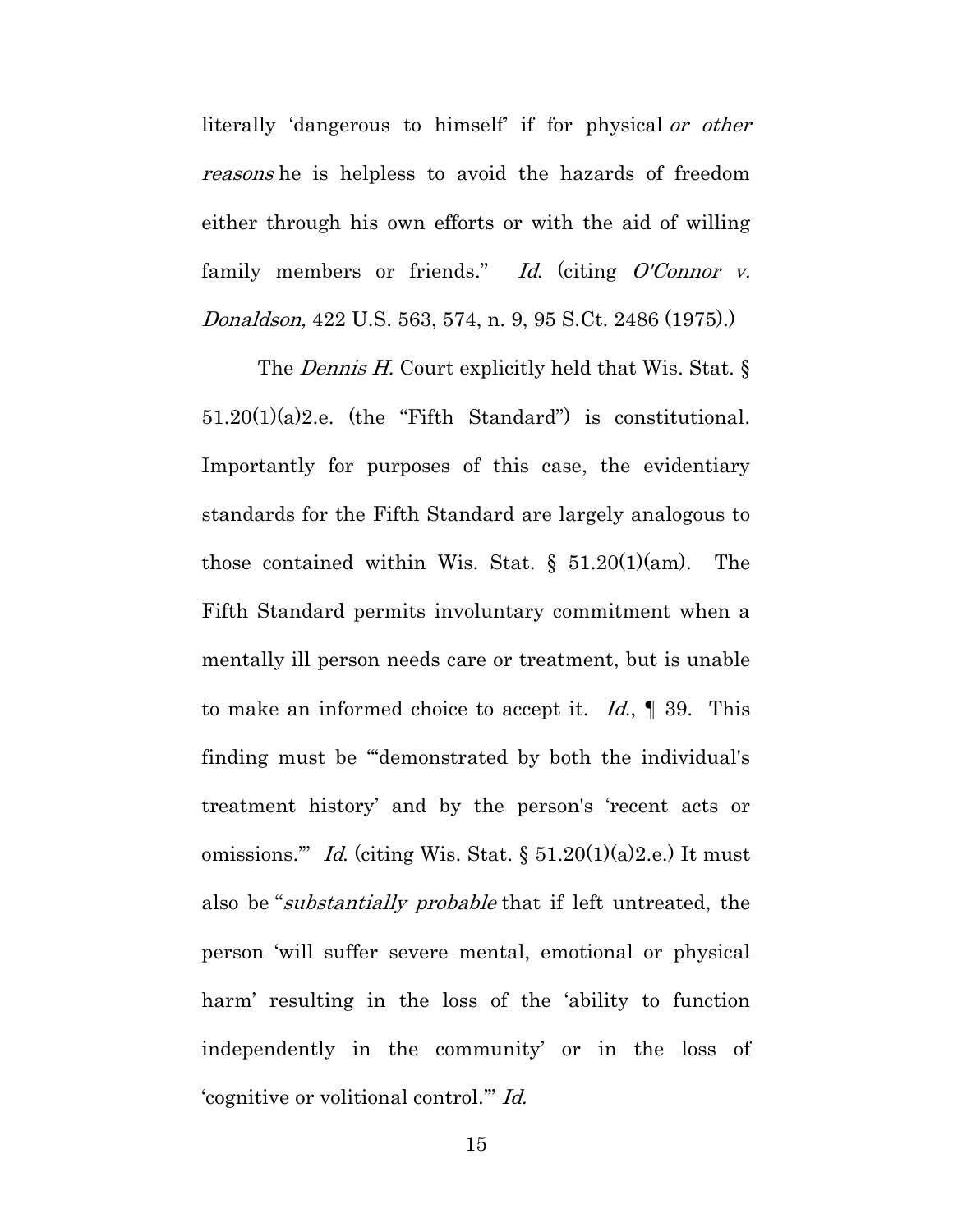The *Dennis H.* Court found no constitutional issue with the Fifth Standard, and determined that it "thus fits with the Fifth Standard, and determined that it "thus fits easily within the *O'Connor* formulation: even absent a requirement of obvious physical harm such as self-injury requirement of obvious physical harm such as self-injury or suicide, a person may still be 'dangerous to himself' if or suicide, a person may still be 'dangerous to himself' if<br>'he is helpless to avoid the hazards of freedom either through his own efforts or with the aid of willing family through his own efforts or with the aid of willing family members or friends." *Id.*,  $\parallel$  40. The *Dennis H.* Court further provided that "by requiring dangerousness to be evidenced by a person's treatment history along with his<br>or her recent acts or omissions, the fifth standard focuses or her recent acts or omissions, the fifth standard focuses on those who have been in treatment before and yet remain at risk of severe harm." *Id.*, ¶ 41 (emphasis added.) While the Fifth Standard requires the finding to added.) While the Fifth Standard requires the finding to be based on both the individual's treatment record and a be based on both the individual's treatment record and a pattern or recent acts or omissions, the evidentiary burden within Wis. Stat.  $\S$  51.20(1)(am) is not lowered even though it relies, as must be the case, solely on the individual's treatment record. individual's treatment record. pattern or recent acts or omissions, the evidentiary burden within Wis. Stat. § 51.20(1)(am) is not lowered even though it relies, as must be the case, solely on the

Like the Fifth Standard, Wis. Stat. § 51.20(1)(am) Like the Fifth Standard, Wis. Stat. § 51.20(1)(am) relies heavily on an individual's treatment record and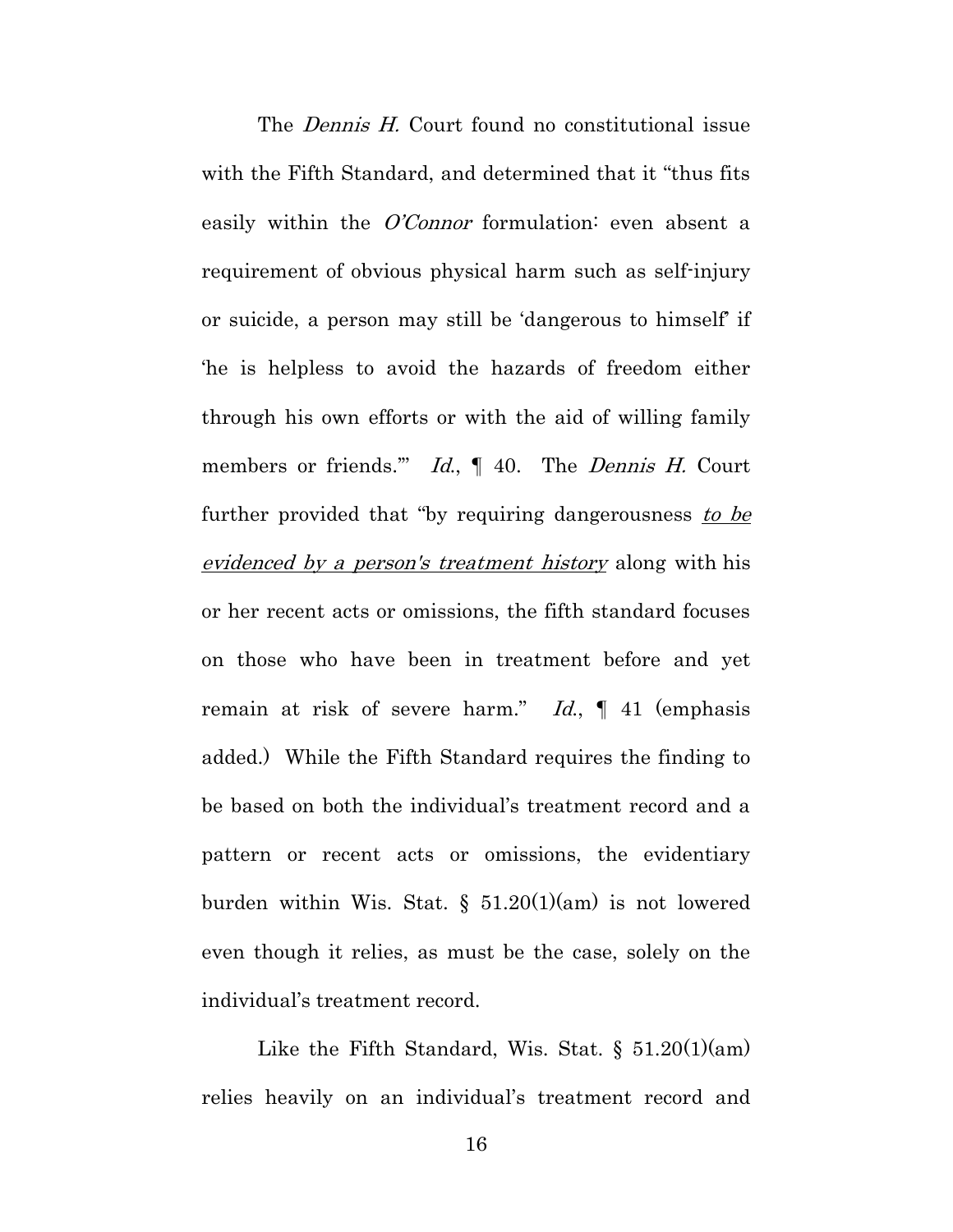requires that the county demonstrate that there is a "substantial likelihood" the individual would be dangerous "substantial likelihood" the individual would be dangerous if treatment were withdrawn. Wis. Stat. § 51.20(1)(am). if treatment were withdrawn. Wis. Stat. § 51.20(1)(am). In this circumstance, dangerousness is determined based In this circumstance, dangerousness is determined based solely on the individual's treatment record and Wis. Stat. § 51.20(1)(am) serves as a critical substitute for the recent § 51.20(1)(am) serves as a critical substitute for the recent acts or omissions requirement. This substitution is acts or omissions requirement. This substitution is necessary because, in the vast majority of circumstances, necessary because, in the vast majority of circumstances, an individual subject to mandatory treatment will exhibit an individual subject to mandatory treatment will exhibit no acts or omissions demonstrating dangerousness. no acts or omissions demonstrating dangerousness. However, a county's evidentiary burden is not lowered by However, a county's evidentiary burden is not lowered by this substitution. Indeed, Wis. Stat.  $\S 51.20(1)(am)$  serves as a *substitution* for the recent acts or omissions requirement, not a subtraction. A county must still meet its evidentiary burden, by clear and convincing evidence, its evidentiary burden, by clear and convincing evidence, that the person would be *substantially likely* to be a proper subject for commitment should they be released and their treatment no longer monitored. this substitution. Indeed, Wis. Stat. § 51.20(1)(am) serves<br>as a <u>substitution</u> for the recent acts or omissions<br>requirement, not a subtraction. A county must still meet that the person would be *substantially likely* to be a proper subject for commitment should they be released and their treatment no longer monitored.<br>As this Court has recognized, a finding of imminent

As this Court has recognized, a finding of imminent dangerousness is not constitutionally required in a dangerousness is not constitutionally required in a recommitment proceeding if the county can demonstrate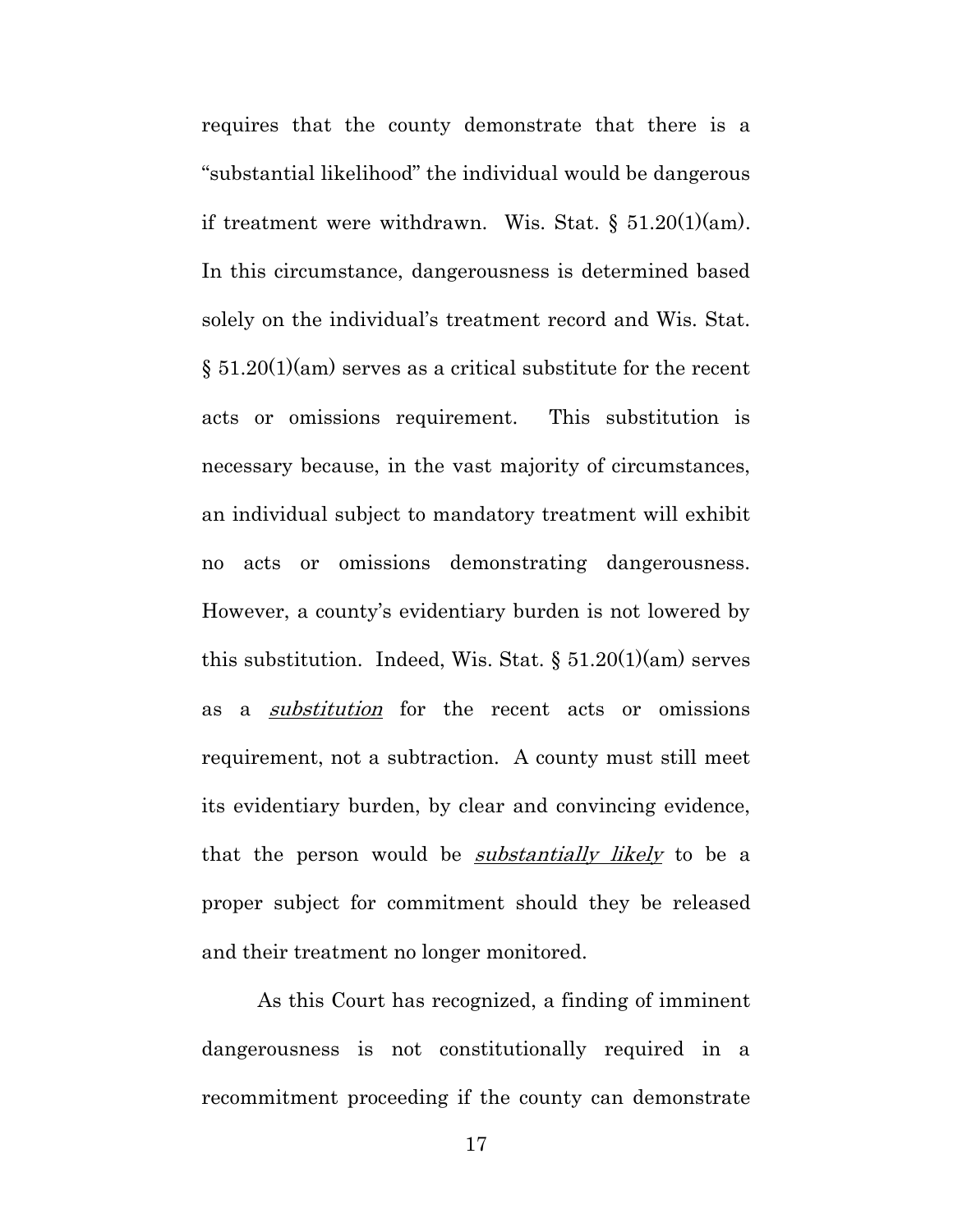that the individual is otherwise currently dangerous. In re Commitment of Dennis H., 2002 WI 104,  $\parallel$  37. The county must prove by clear and convincing evidence7 that the individual is substantially likely to abandon their treatment and "may still be 'dangerous to himself' if "he is treatment and "may still be 'dangerous to himself' if "he is helpless to avoid the hazards of freedom either through helpless to avoid the hazards of freedom either through his own efforts or with the aid of willing family members his own efforts or with the aid of willing family members or friends."  $Id.$ ,  $\P$  40. or friends."  $Id$ ,  $\P$  40.<br>This does not mean that every committed person that the individual is otherwise currently dangerous. In re Commitment of Dennis H., 2002 WI 104,  $\P$  37. The county must prove by clear and convincing evidence<sup>7</sup> that

who responds positively to treatment can be found to be who responds positively to treatment can be found to be<br>currently dangerous, and thus eligible for recommitment, under Wis. Stat. §  $51.20(1)(am)$ . There are individuals who respond positively to treatment and as a result, are rehabilitated such that they should be released from who respond positively to treatment and as a result, are rehabilitated such that they should be released from commitment. As contemplated in statute, the treatment commitment. As contemplated in statute, the treatment record, and medical professionals reviewing the treatment record, will reach that conclusion when warranted. record, will reach that conclusion when warranted.<br>However, Wis. Stat. § 51.20(1)(am) is meant to address those individuals that have responded positively to those individuals that have responded positively to

<sup>7</sup> See supra, footnote 1. <sup>7</sup> See supra, footnote 1.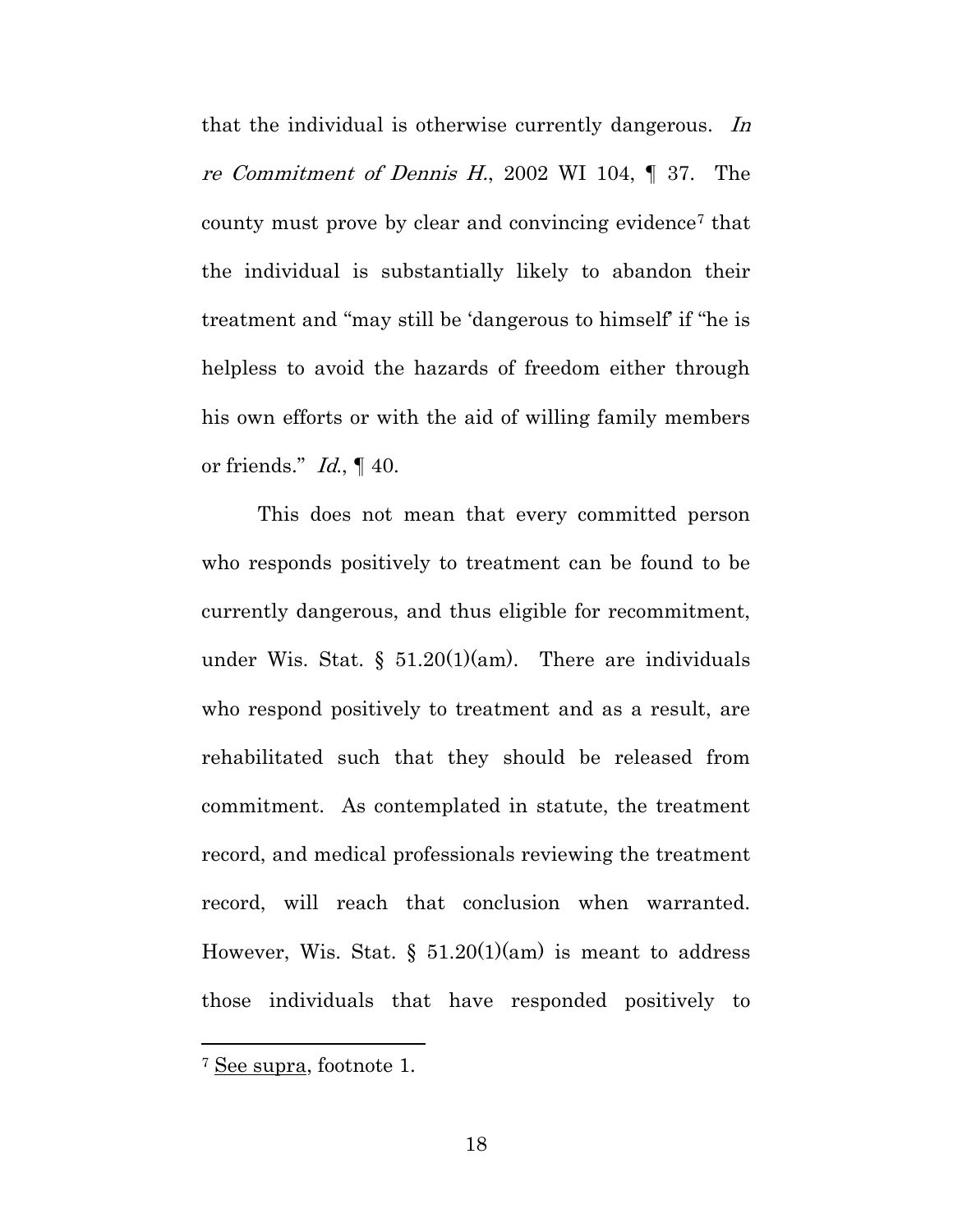treatment, but clearly are not fit for release from treatment, but clearly are not fit for release from commitment based on their treatment record. This commitment based on their treatment record. This<br>includes evaluations and diagnoses by independent medical professionals as to the persons' mental status medical professionals as to the persons' mental status  $(e.g., do they recognize that they have a mental illness, is$ it likely that they will discontinue their treatment once released, etc.) $8$  In other words, the individual may be doing well and not exhibit any immediate signs of dangerousness because of their current treatment  $(e.g.,$ dangerousness because of their current treatment  $(e.g.,)$ recent overt acts or omissions), but it is substantially<br>likely he or she is not ready to carry on that treatment on likely he or she is not ready to carry on that treatment on his or her own if released and will regress to the point of dangerousness that resulted in his or her initial his or her own if released and will regress to the point of dangerousness that resulted in his or her initial commitment. For these reasons, the Court should uphold the constitutionality of Wis. Stat.  $\S~51.20(1)(am)$  just as it has done with the Fifth Standard. has done with the Fifth Standard. (*e.g.*, do they recognize that they have a mental illness, is it likely that they will discontinue their treatment once released, etc.)<sup>8</sup> In other words, the individual may be

# C. THE STRONG PUBLIC POLICY OF C. THE STRONG PUBLIC POLICY OF AVOIDING THE "REVOLVING DOOR" AVOIDING THE "REVOLVING DOOR" SHOULD BE PROMOTED. SHOULD BE PROMOTED.

<sup>8</sup> Substantial evidence in this regard was presented by <sup>8</sup> Substantial evidence in this regard was presented by Waupaca County's three witnesses with respect to K.E.K. Waupaca County's three witnesses with respect to K.E.K. See Response Brief of Petitioner Respondent, pp. 5-8. See Response Brief of Petitioner Respondent, pp. 5-8.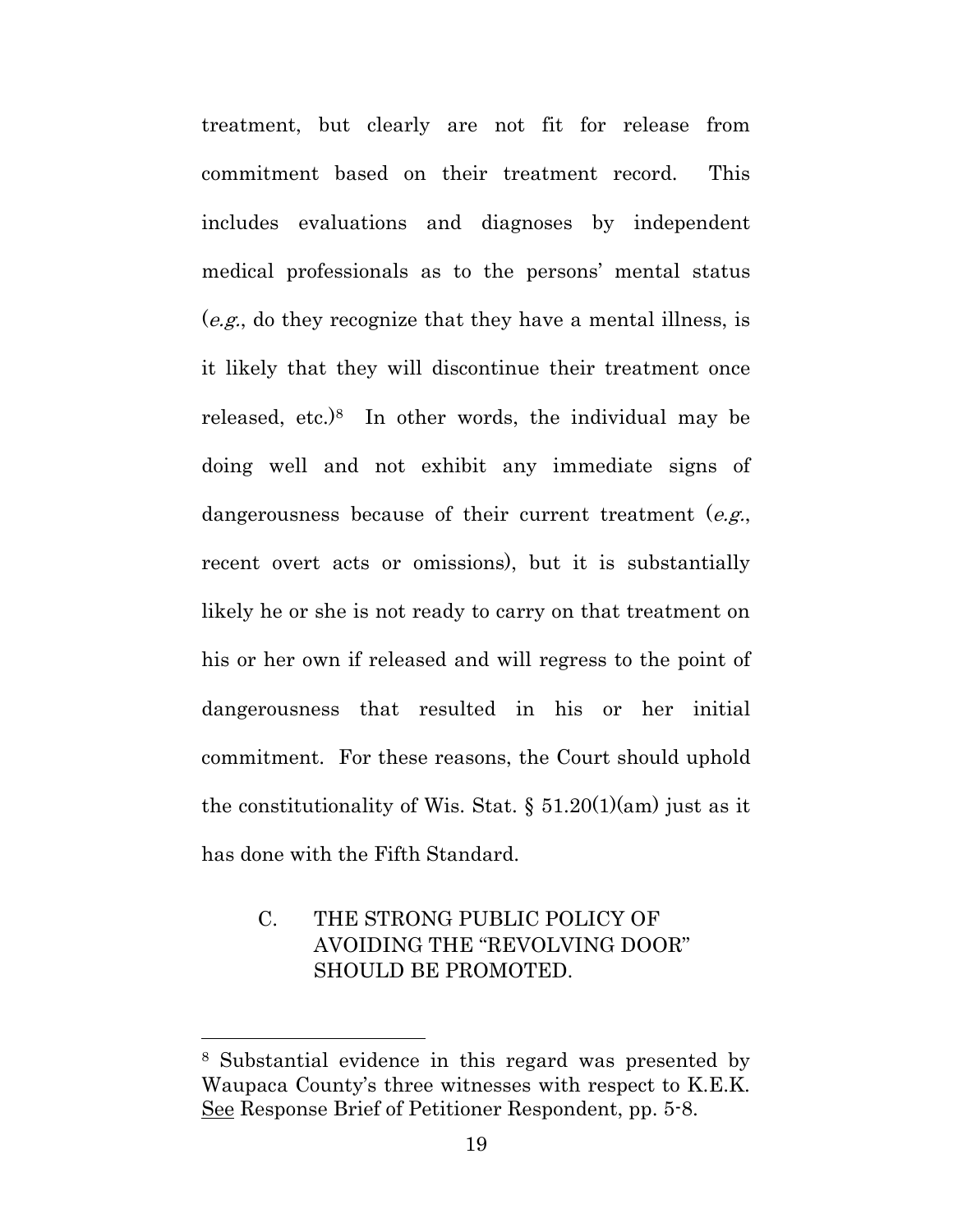Our courts have acknowledged the "clear intent of Our courts have acknowledged the "clear intent of the Legislature in amending sec.  $51.20(1)(am)$ , Stats., [into the current version] was to avoid the 'revolving door' [into the current version] was to avoid the 'revolving door' phenomena whereby there must be proof of a recent overt phenomena whereby there must be proof of a recent overt act to extend the commitment but because the patient was still under treatment, no overt acts occurred and the act to extend the commitment but because the patient was<br>still under treatment, no overt acts occurred and the<br>patient was released from treatment only to commit a dangerous act and be recommitted." Matter of Mental Condition of W.R.B., 140 Wis. 2d 347, 351, 411 N.W.2d Condition of W.R.B., 140 Wis. 2d 347, 351, 411 N.W.2d 142, 143 (Ct. App. 1987). From a policy perspective, the State's interest in providing the mechanism for State's interest in providing the mechanism for recommitment in Wis. Stat.  $\S$  51.20(1)(am) is clear, the mechanism appropriately balances the State's interest mechanism appropriately balances the State's interest and an individual's constitutional rights and, for these reasons, the statute is constitutional. reasons, the statute is constitutional.

Should the court accept K.E.K.'s argument, it will be Should the court accept K.E.K.'s argument, it will be nearly impossible for counties to prove dangerousness in nearly impossible for counties to prove dangerousness in recommitment proceedings for individuals who are responding positively to treatment. However, there is<br>significant evidence (both anecdotal based upon significant evidence (both anecdotal based upon significant county experience and from medical studies) significant county experience and from medical studies)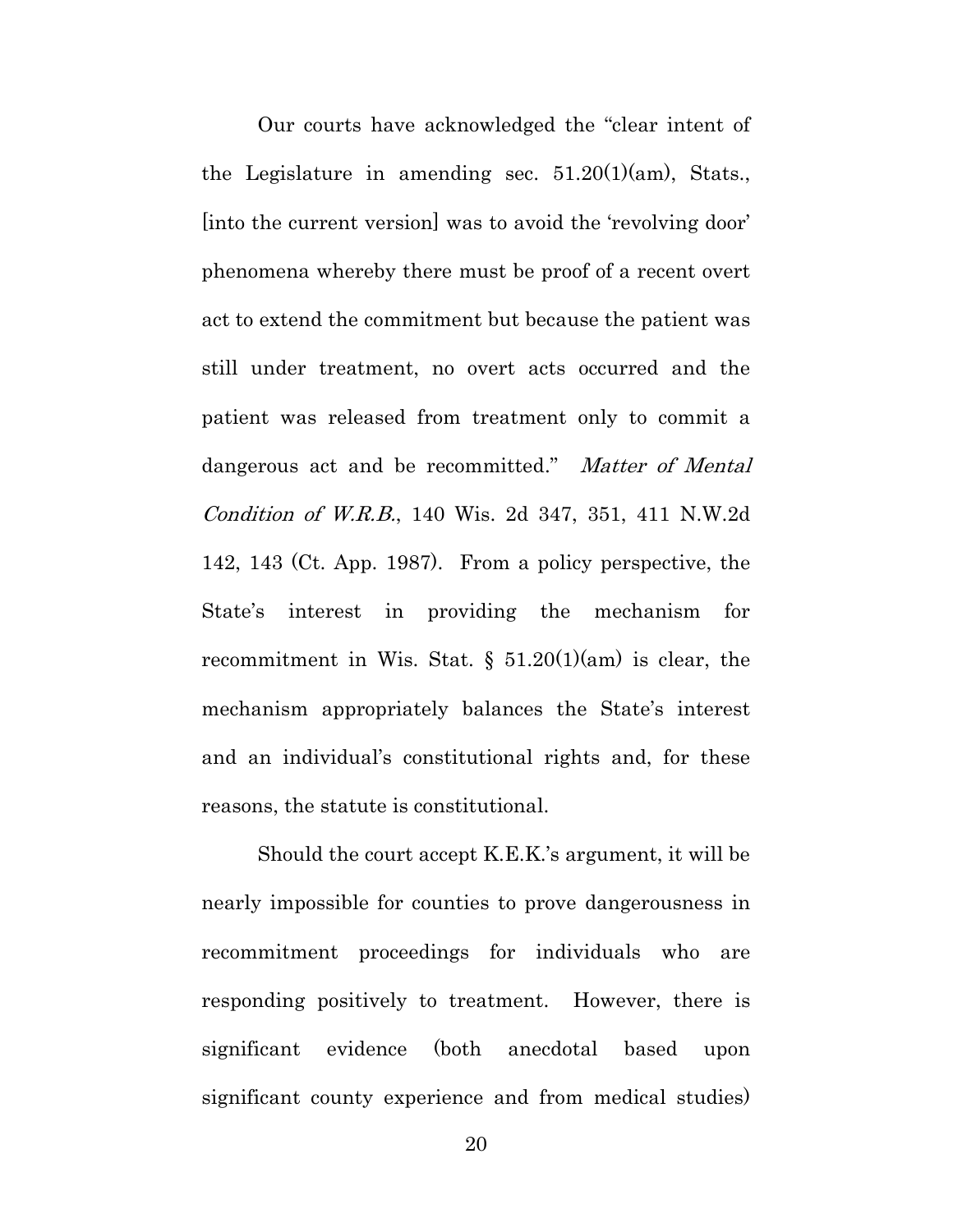that shows many of these mentally ill individuals still that shows many of these mentally ill individuals still need to be committed in order to not only receive the positive benefits of treatment, but to be rehabilitated. need to be committed in order to not only receive the positive benefits of treatment, but to be rehabilitated. Indeed, rehabilitation is the ultimate aim of Wis. Stat.  $\S$ <br>51.20. *Fond du Lac County v. Helen E.F.*, 2012 WI 50.<br>Many committed individuals respond positively to<br>treatment during the initial commitment, but are not yet 51.20. Fond du Lac County v. Helen E.F., 2012 WI 50. Many committed individuals respond positively to treatment during the initial commitment, but are not yet rehabilitated, and, therefore, should be recommitted for continuing medically-guided treatment to achieve a lasting positive result for that individual. rehabilitated, and, therefore, should be recommitted for continuing medically-guided treatment to achieve a lasting positive result for that individual.

If such non-rehabilitated individuals cannot be If such non-rehabilitated individuals cannot be recommitted, there will be disastrous effects on both the recommitted, there will be disastrous effects on both the amicus curiae and the individuals who are prematurely released. released.

For the *amicus curiae*, the repercussions will be (a) an increase in dangerous actions by mentally ill individuals who otherwise would have been committed; (b) the increased burden of additional initial commitment the increased burden of additional initial commitment proceedings triggered by law enforcement or medical proceedings triggered by law enforcement or medical<br>systems emergency intervention with the individual that otherwise would have been avoided; and (c) additional otherwise would have been avoided; and (c) additional For the *amicus curiae*, the repercussions will be (a) an increase in dangerous actions by mentally ill individuals who otherwise would have been committed; (b)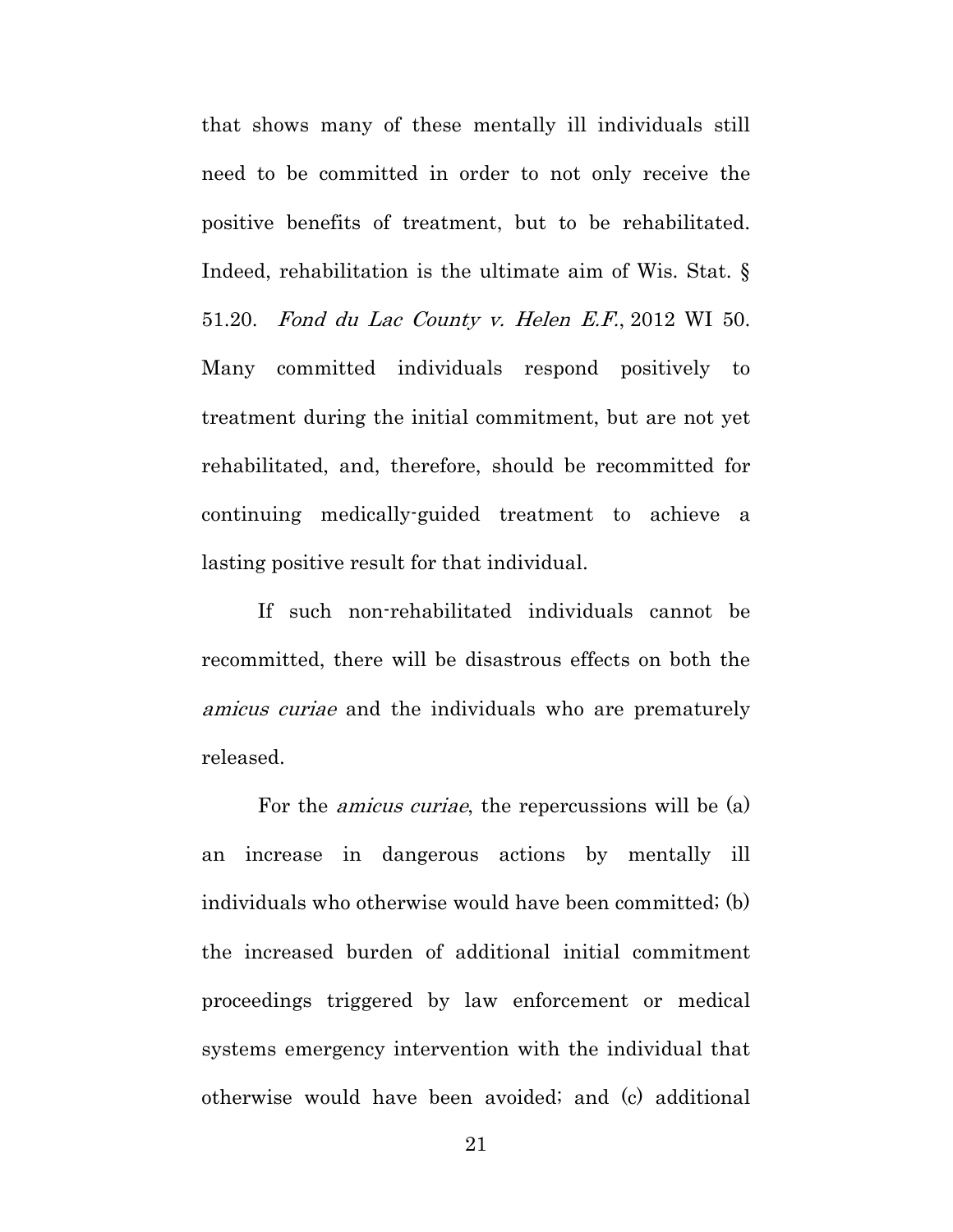emergency department visits and increased administrative costs imposed upon our already strained emergency department visits and increased<br>administrative costs imposed upon our already strained<br>emergency health system. The entire process will need to shift away from evaluating treatment progress and<br>prognosis to determining how to shift resources to<br>community monitoring upon mandatory release.<br>Disregarding for a moment the impact such a shift will prognosis to determining how to shift resources to community monitoring upon mandatory release. Disregarding for a moment the impact such a shift will have on persons in dire need of continued treatment, the have on persons in dire need of continued treatment, the<br>impacts on counties and hospital systems, and society as a whole, will be tremendous. Scarce resources will become<br>even more scarce. even more scarce.

For hospitals, more emergency detention situations will result in more resources spent to safely manage, For hospitals, more emergency detention situations will result in more resources spent to safely manage, evaluate and stabilize an unnecessary influx of involuntary patients in psychiatric crisis coming to general hospital emergency departments. From a healthcare system perspective, an emergency department is the most expensive part of a hospital in which to receive is the most expensive part of a hospital in which to receive care. Emergency departments, as the name suggests, are triage centers. An individual presenting at an emergency department is given only the level of care and service triage centers. An individual presenting at an emergency department is given only the level of care and service evaluate and stabilize an unnecessary influx of involuntary patients in psychiatric crisis coming to general hospital emergency departments. From a healthcare system perspective, an emergency department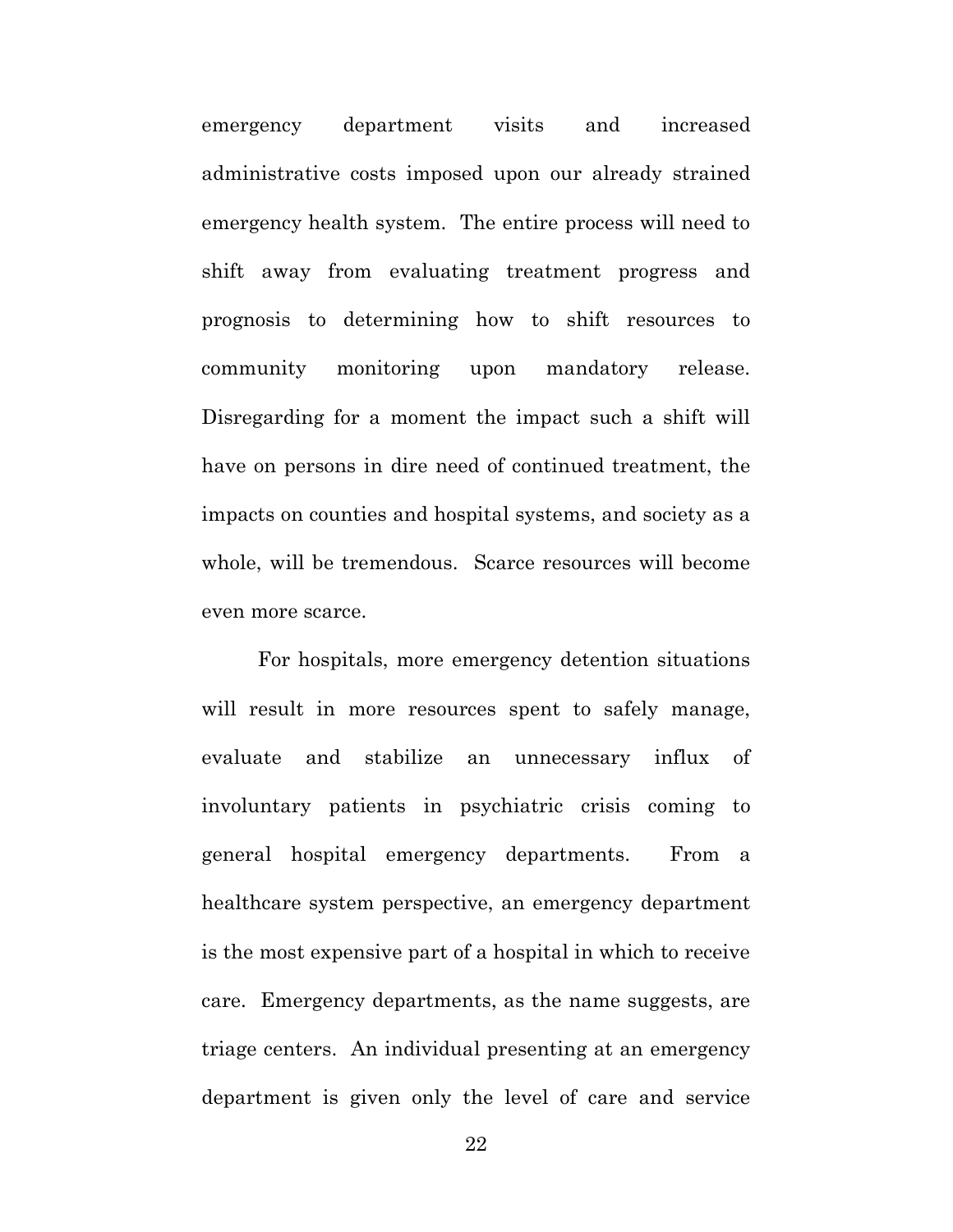necessary to stabilize his or her condition. Indeed, the cost and burden of emergency detentions in Wisconsin has recently received significant attention.<sup>9</sup> The *amicus* cost and burden of emergency detentions in Wisconsin has recently received significant attention.9 The amicus curiae are concerned that K.E.K.'s position would curiae are concerned that K.E.K.'s position would<br>significantly exacerbate Wisconsin's existing emergency detention problems. detention problems.

Emergency departments are not designed, and do Emergency departments are not designed, and do not function, as primary care centers for any medical not function, as primary care centers for any medical condition, much less any psychiatric presentation. The condition, much less any psychiatric presentation. The hospitals of our State are ill-equipped to function as the new "ground zero" for the increase in emergency new "ground zero" for the increase in emergency detentions that would be necessitated if recommitments<br>became nearly impossible to order. became nearly impossible to order.

The repercussions for the mentally ill individuals The repercussions for the mentally ill individuals<br>will be even greater. Indeed, current research shows that the "revolving door" is a legitimate problem. Importantly, the "revolving door" is a legitimate problem. Importantly, "outpatient commitment programs are associated with "outpatient commitment programs are associated with

<sup>&</sup>lt;sup>9</sup> See e.g., Wisconsin Summit Looks to Address Emergency <sup>9</sup> <u>See e.g., Wisconsin Summit Looks to Address Emergency</u><br><u>Detention Issues</u>, U.S. News & World Report, accessed on November 2, 2020, available at: https://www.usnews.com/news/best-states/wisconsin/ https://www.usnews.com/news/best-states/wisconsin/ articles/2019-10-31/wisconsin-ag-wades-into-emergency-articles/2019-10-31/wisconsin-ag-wades-into-emergencydetention-issues. detention-issues.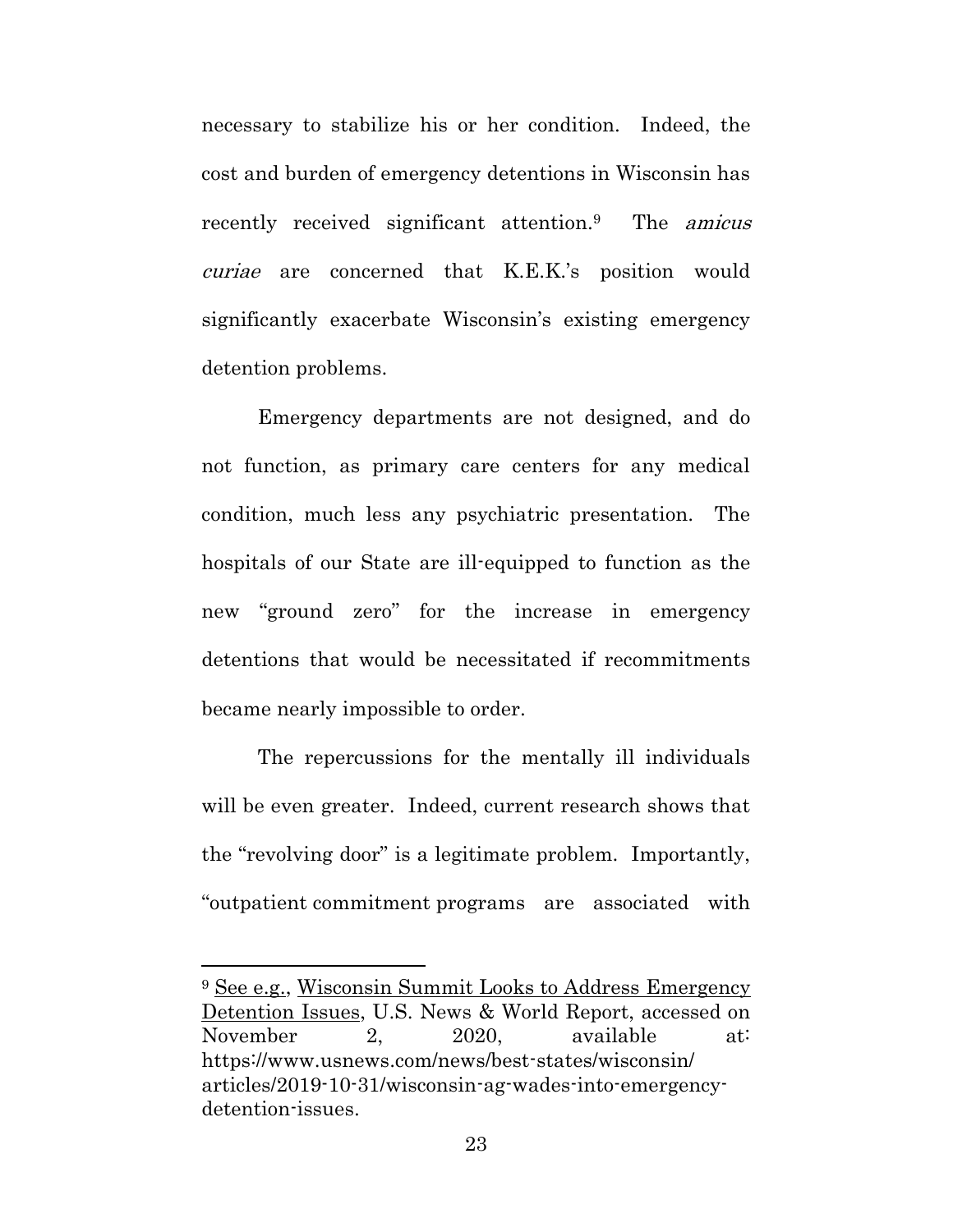reduced rates of hospitalization, improved treatment compliance, and a reduction in police contact."<sup>10</sup> The compliance, and a reduction in police contact."<sup>10</sup> The<br>purpose of these outpatient programs is to provide proper psychiatric intervention before a patient completely decompensates into another psychotic episode. Id. These programs provide "for treatment over objection when a decompensates into another psychotic episode. Id. These programs provide "for treatment over objection when a person has a history of treatment noncompliance and person has a history of treatment noncompliance and frequent hospitalizations, violence, or both." Id.

To be sure, "continuous treatment remains the 'gold standard' for good clinical practice."<sup>11</sup> Studies have shown that the lowest risk of rehospitalization or death is observed with patients who received antipsychotic treatment continuously.<sup>12</sup> treatment continuously.12 To be sure, "continuous treatment remains the 'gold standard' for good clinical practice."11 Studies have shown that the lowest risk of rehospitalization or death is

On the contrary, it is a near-certainty that mentally On the contrary, it is a near-certainty that mentally<br>ill individuals will be committed again in the future

<sup>10</sup> Steven K. Erickson, Michael J. Vitacco, Gregory J. Van <sup>10</sup> Steven K. Erickson, Michael J. Vitacco, Gregory J. Van Rybroek, Beyond Overt Violence: Wisconsin's Progressive Rybroek, Beyond Overt Violence: Wisconsin's Progressive Civil Commitment Statute As A Marker of A New Era in Civil Commitment Statute As A Marker of A New Era in Mental Health Law, 89 Marq. L. Rev. 359, 384 (2005). Mental Health Law, 89 Marq. L. Rev. 359, 384 (2005). <sup>11</sup> See supra, footnote 3. <sup>11</sup> See supra, footnote 3.

<sup>&</sup>lt;sup>12</sup> Jari Tiihonen, M.D., Ph.D., Antti Tanskanen, Phil.Lic., Heidi Taipale, Ph.D., 20-Year <sup>12</sup> Jari Tiihonen, M.D., Ph.D., Antti<br>Tanskanen, Phil.Lic., Heidi Taipale, Ph.D., <u>20-Year</u><br><u>Nationwide Follow-Up Study on Discontinuation of</u> Antipsychotic Treatment in First-Episode Schizophrenia, Antipsychotic Treatment in First-Episode Schizophrenia, The American Journal of Psychiatry, Published Online: April, 6 The American Journal of Psychiatry, Published Online: April, 6 2018, https://doi.org/10.1176/appi.ajp.2018.17091001. 2018, https://doi.org/10.1176/appi.ajp.2018.17091001.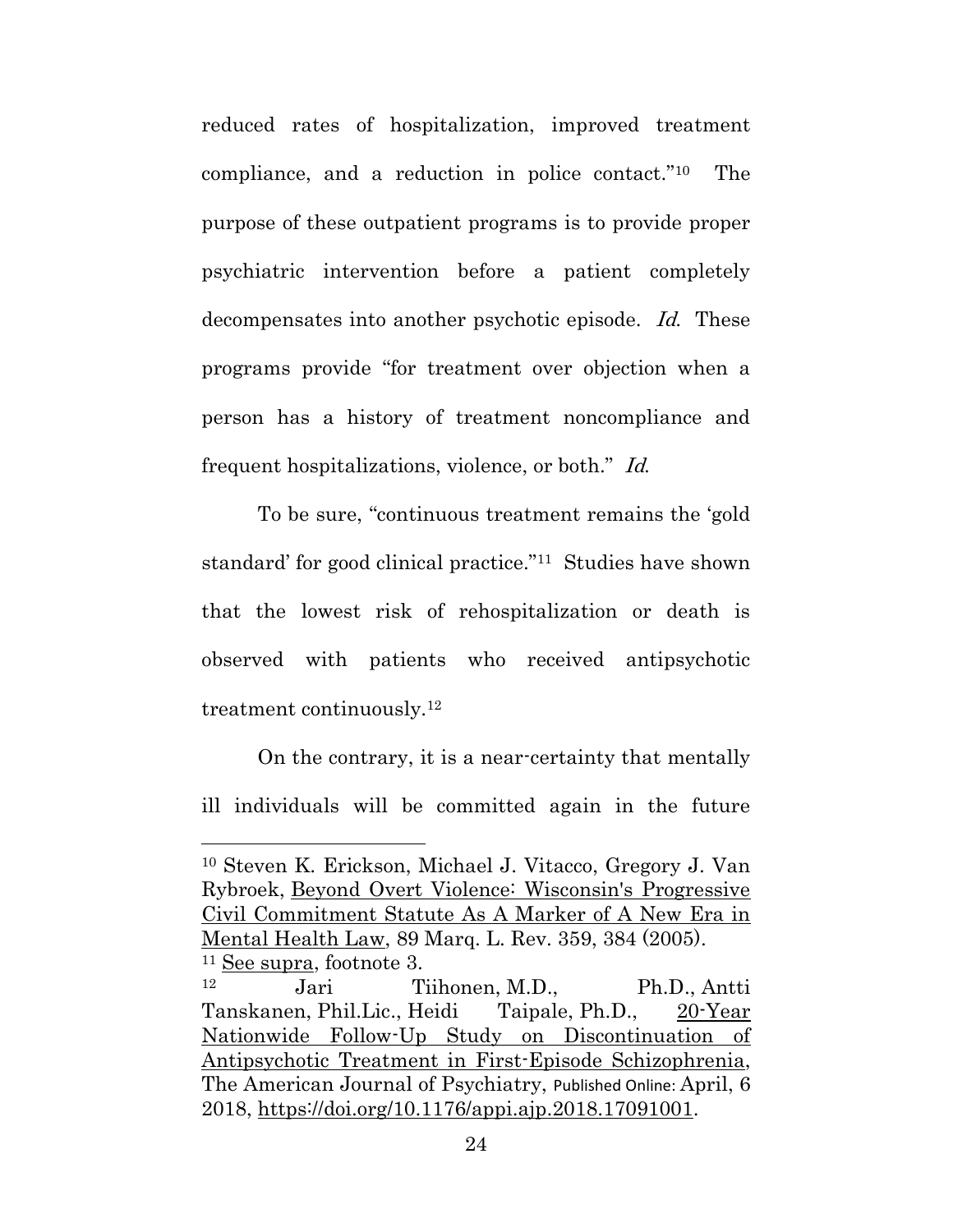should they prematurely discontinue their treatment should they prematurely discontinue their treatment programs and plans (particularly taking prescribed medication.) Consider, even though the large majority of programs and plans (particularly taking prescribed medication.) Consider, even though the large majority of individuals with a first episode of schizophrenia will<br>experience a remission of symptoms within their first year experience a remission of symptoms within their first year of treatment, there is a 77% chance of recurrence of<br>symptoms one year after the discontinuation of symptoms one year after the discontinuation of antipsychotic medication, and a 90% chance of recurrence by two years.13 Further, individuals who discontinue treatment and decompensate in their condition have a antipsychotic medication, and a 90% chance of recurrence<br>by two years.<sup>13</sup> Further, individuals who discontinue<br>treatment and decompensate in their condition have a<br>greater severity of symptoms and a lower functional status.<sup>14</sup> These subsequent episodes of decompensation can also lead to treatment resistance.<sup>15</sup> That is, individuals who stop taking medication and decompensate individuals who stop taking medication and decompensate in having symptoms return and may not have a positive in having symptoms return and may not have a positive

<sup>13</sup> Zipursky, Menez, and Streiner, Risk of symptom <sup>13</sup> Zipursky, Menez, and Streiner, Risk of symptom recurrence with medication discontinuation in firstepisode psychosis: A systematic review, Schizophrenia episode psychosis: A systematic review, Schizophrenia Research, Volume 152, Issues 2-3, February 2014. Research, Volume 152, Issues 2-3, February 2014.

<sup>&</sup>lt;sup>14</sup> Mayoral-van Son, et al., Clinical outcome after antipsychotic treatment discontinuation in functionally antipsychotic treatment discontinuation in functionally recovered first-episode nonaffective psychosis individuals: <u>a 3-year naturalistic follow-up study</u>, PubMed.gov, April<br>2016. 2016.

<sup>15</sup> See supra footnote 3. <sup>15</sup> See supra footnote 3.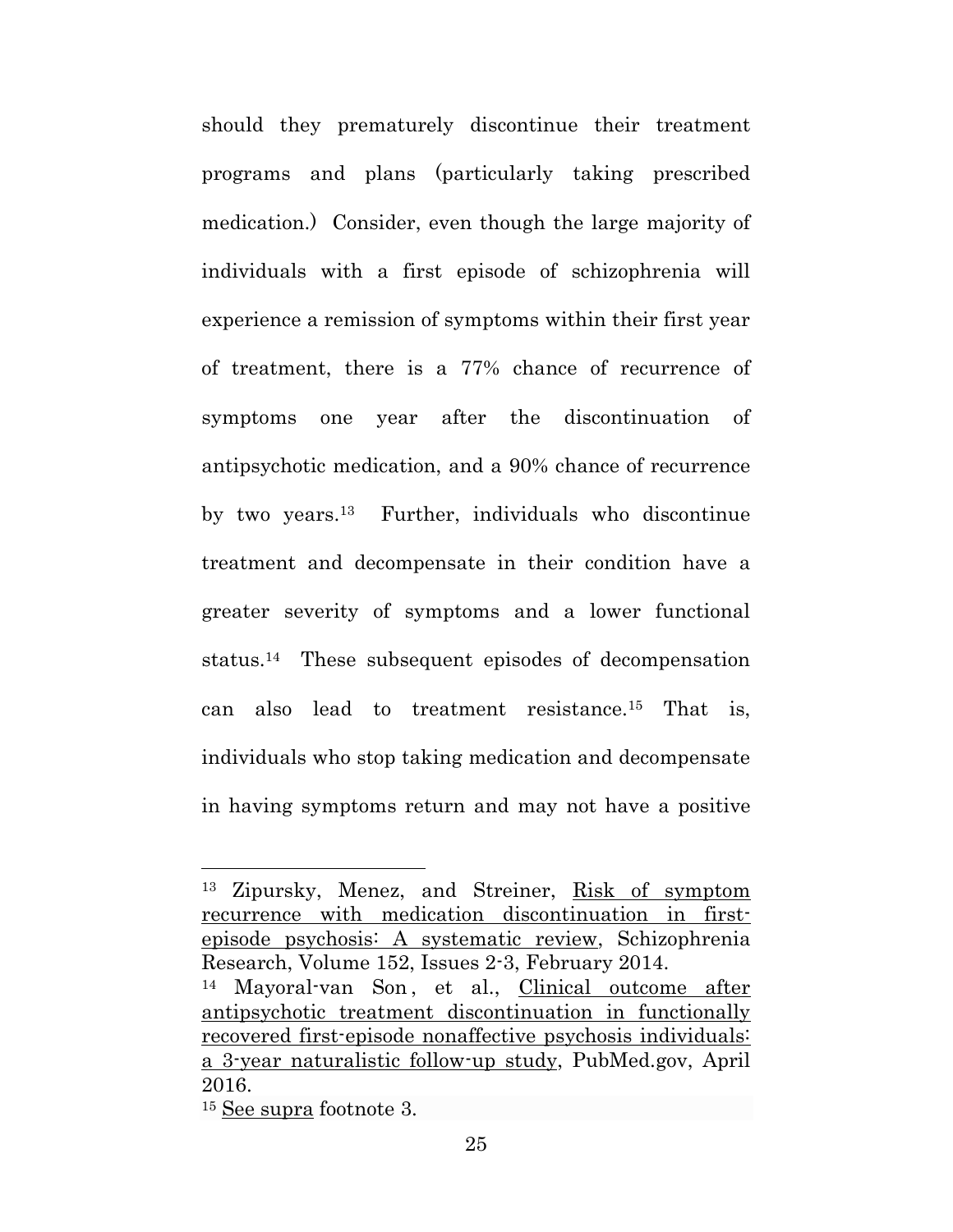treatment response to medications in the future. treatment response to medications in the future.<br>Likewise, a 20-year study following certain patients with a schizophrenia diagnosis showed that the risk of death a schizophrenia diagnosis showed that the risk of death was 174%-214% higher among nonusers of antipsychotics, was 174%−214% higher among nonusers of antipsychotics, and patients with early discontinuation of antipsychotics, and patients with early discontinuation of antipsychotics, compared with patients who received antipsychotic compared with patients who received antipsychotic<br>treatment continuously.<sup>16</sup> Medical science supports the current Wisconsin system for recommitment. current Wisconsin system for recommitment.

Releasing persons in dire need of mental health Releasing persons in dire need of mental health treatment simply because a county cannot establish treatment simply because a county cannot establish dangerousness "right now," is an untenable result, which dangerousness "right now," is an untenable result, which flies in the face of the requirement by Wis. Stat. ch. 51 that individuals be treated in the least restrictive means flies in the face of the requirement by Wis. Stat. ch. 51<br>that individuals be treated in the least restrictive means<br>possible. The least restrictive means possible would be to commit individuals for an appropriate amount of time to commit individuals for an appropriate amount of time to<br>achieve rehabilitation, not to continuously cycle them in and out of commitment where their physical and mental and out of commitment where their physical and mental health will continue to suffer and likely degrade further. health will continue to suffer and likely degrade further.

<sup>16</sup> See supra footnote 12. <sup>16</sup> See supra footnote 12.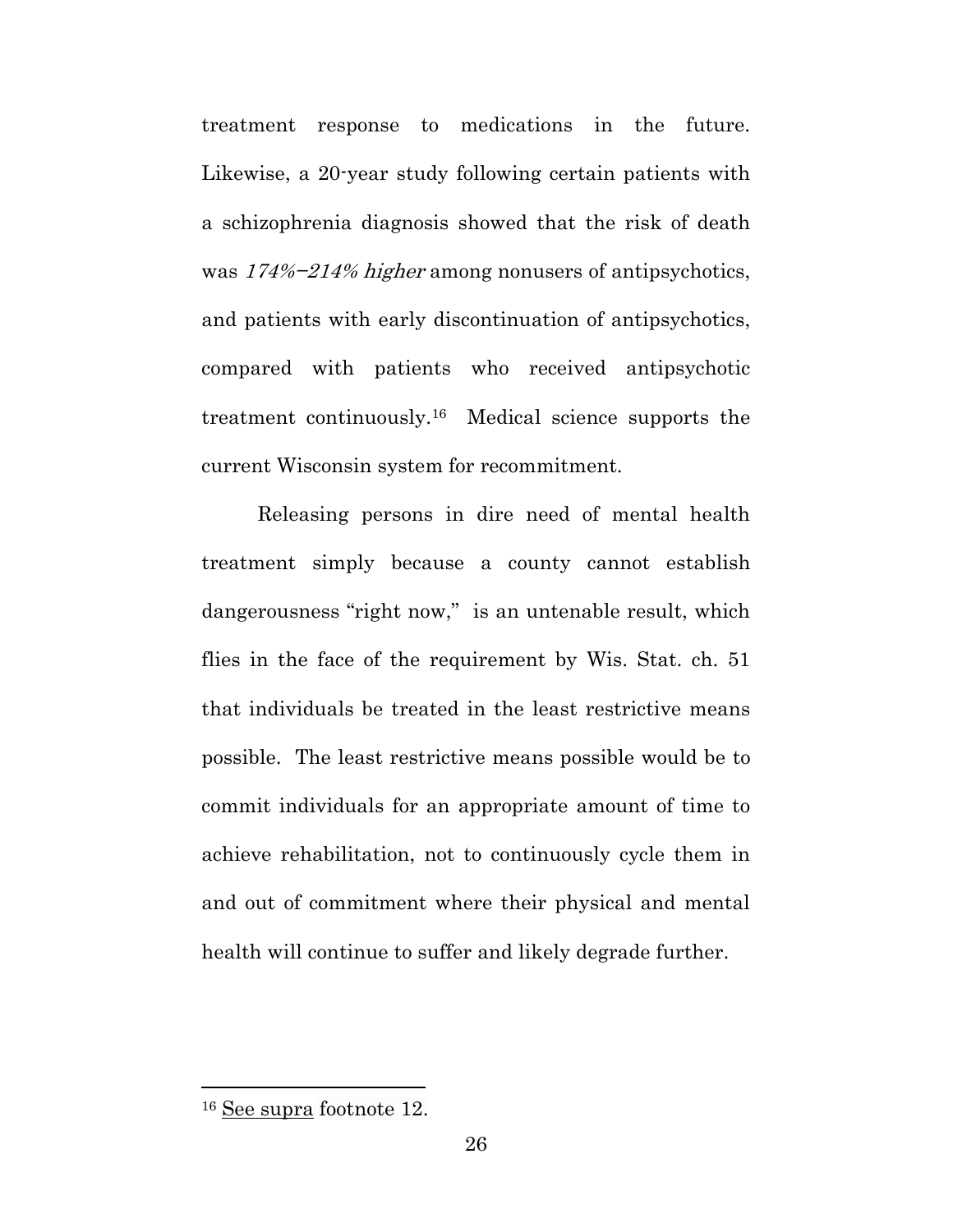## III. CONCLUSION III. CONCLUSION

For the foregoing reasons, WCA, WACCC, and WHA For the foregoing reasons, WCA, WACCC, and WHA request that the Court affirm the Wisconsin Court of Appeals' decision and uphold the constitutionality of Wis. Appeals' decision and uphold the constitutionality of Wis. Stat. § 51.20(1)(am). Stat. § 51.20(1)(am).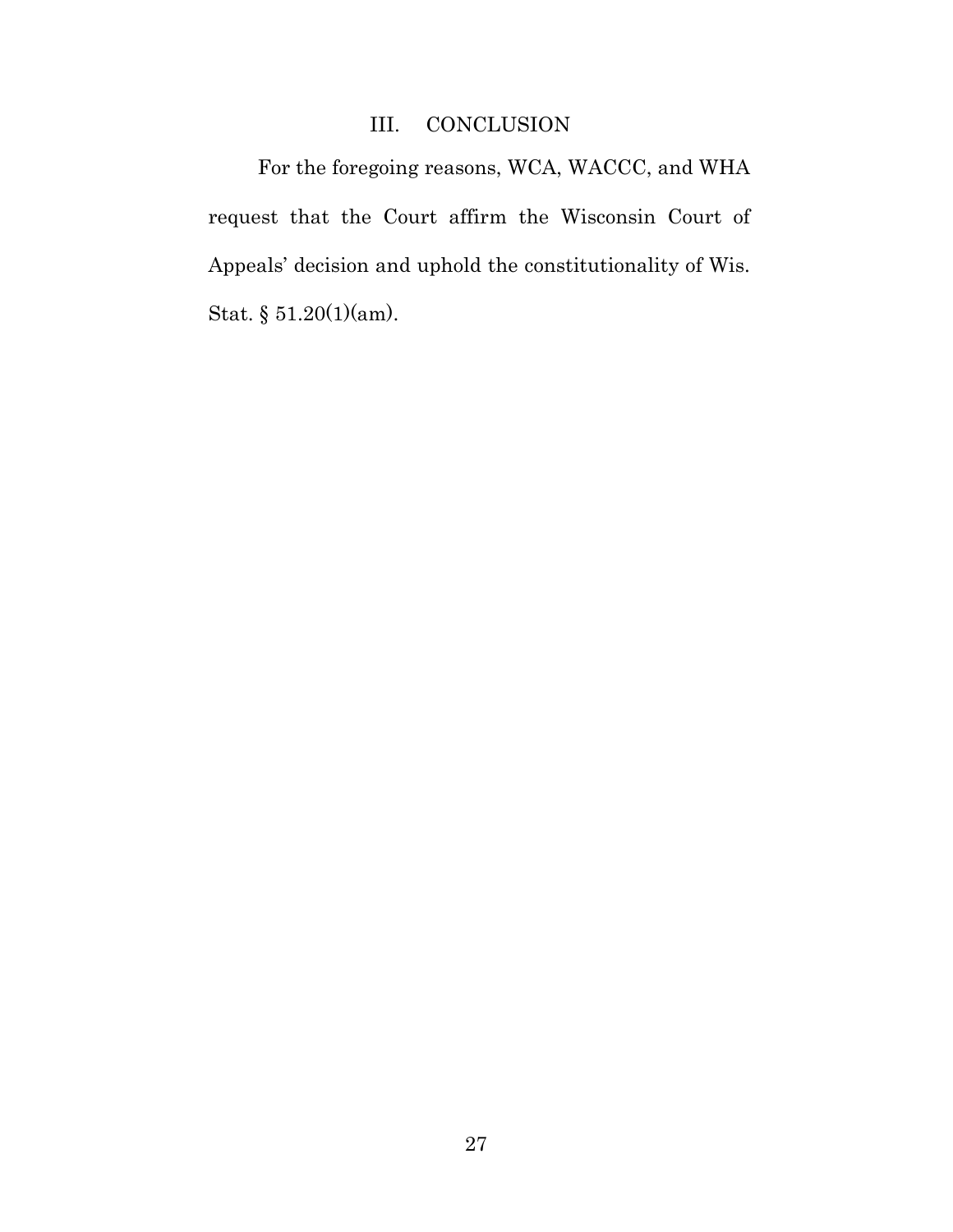Respectfully submitted this 3rd day of November, 2020 Respectfully submitted this 3"d day of November,202O

## VON BRIESEN & ROPER, S.C. VON BRIESEN & ROPER, S.C.

Attorneys for Amicus Curiae  $\mathrm{By:} \subset$ Andrew T. Phillips  $\operatorname{State\,Bar}$  No.  $1022232/$ Bennett J. Conard Bennett J. Conard State Bar No. 1100005 State Bar No. 1100005

P.O. ADDRESS P.O. ADDRESS 411 East Wisconsin Avenue 411 East Wisconsin Avenue Suite 1000 Suite 1000 Milwaukee, WI 53202 Milwaukee, WI 53202 Phone: 414-287-1570 Phone: 414-287'1570 Fax: 414-276-6281 Fax: 414'276-6281 Email: aphillips@vonbriesen.com bconard@vonbriesen.corn bconard@vonbrie sen. com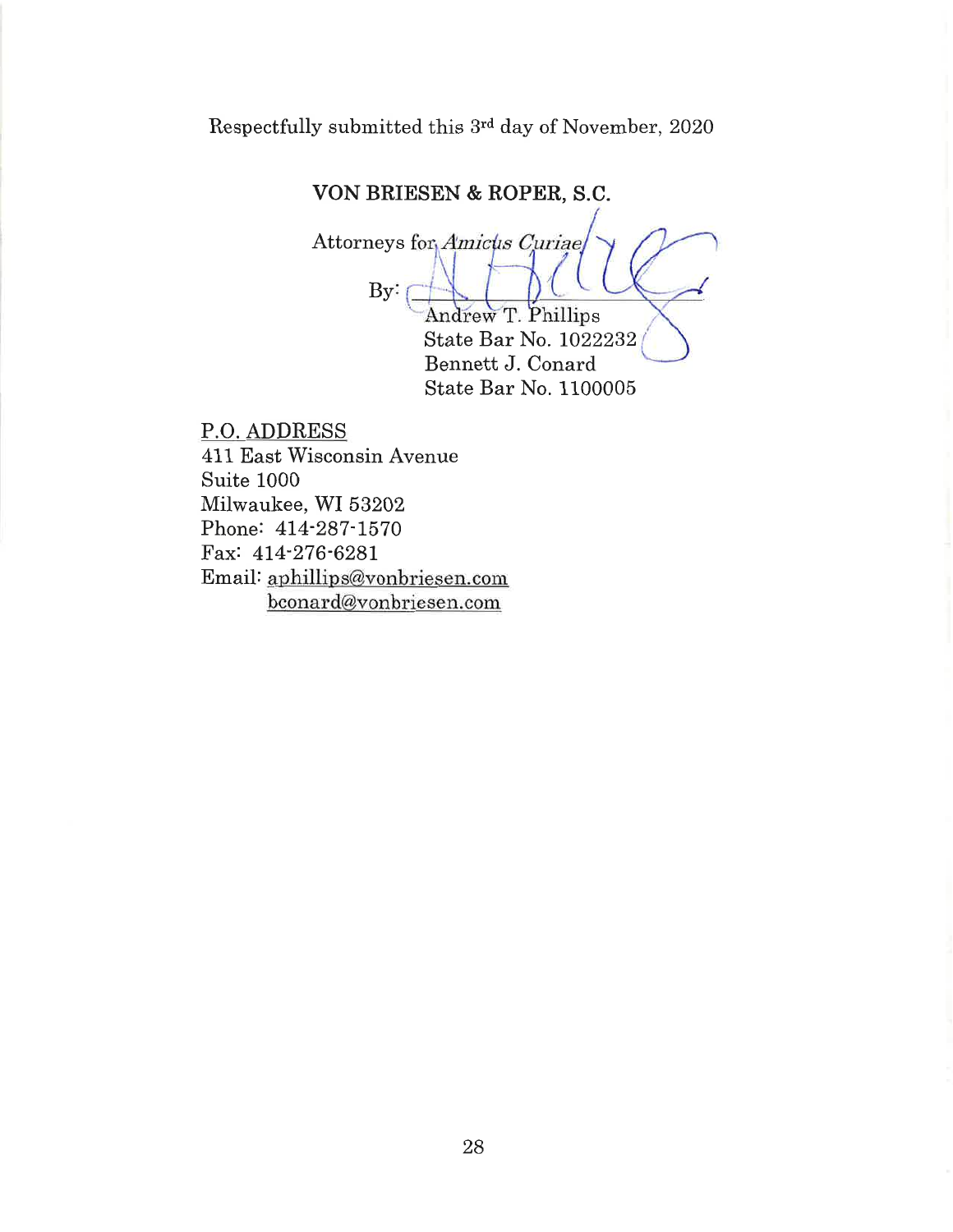#### FORM AND LENGTH CERTIFICATE FORM AND LENGTH CERTIFICATE

I hereby certify that this brief conforms to the rules I hereby certify that this brief conforms to the rules contained in Wis. Stat. §§ 809.19(8)(b) and (c), as modified contained in Wis. Stat. SS 809.19(8)(b) and (c), as modified by the Court's order dated October 29, 2020 granting the by the Court's order dated October 29, 2020 granting the motion of the Wisconsin Counties Association, the motion of the Wisconsin Counties Association, the Wisconsin Association of County Corporation Counsels, Wisconsin Association of County Corporation Counsels, Inc., and the Wisconsin Hospital Association for leave to file an oversized joint non-party brief amicus curiae, for a fiIe an oversized joint non-party brief amicus curiae, for <sup>a</sup> brief produced using a proportional serif font. brief produced using a proportional serif font

The length of this brief is 4545 words. The length of this brief is 4545 words.

Dated: November 3, 2020. Dated: November 3, 2020

VON BRIESEN & ROPER, S.C. Attorneys for Amicus Guri By:  $\bigcup \bigcup \bigcup \bigcup \bigcup$ Andrew T. Phillips State Bar No. 1022232 State Bar No. 1022232

Bennett J. Conard Bennett J. Conard State Bar No. 1100005 State Bar No. 1100005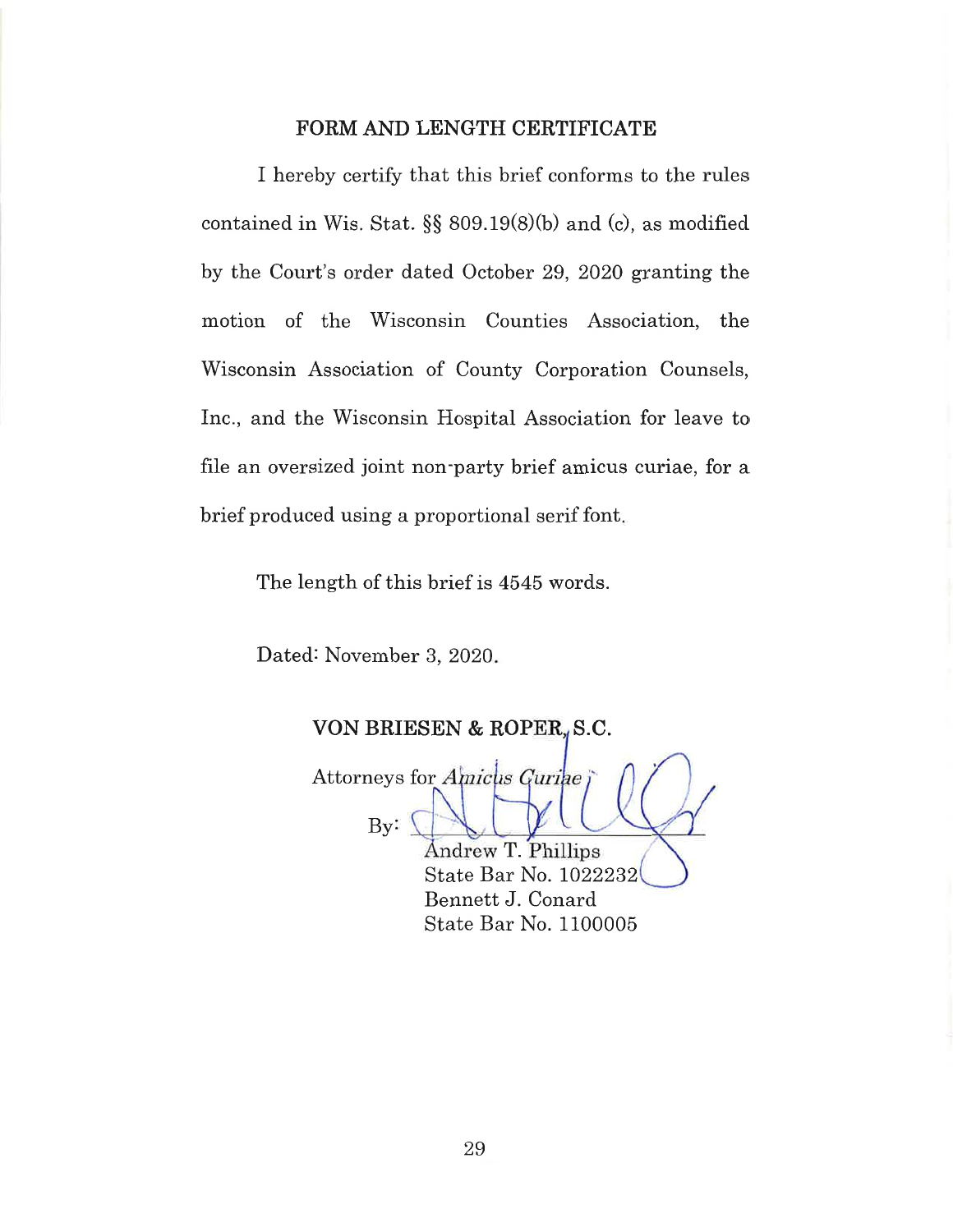#### ELECTRONIC FILING CERTIFICATE ELECTRONIC FILING CERTIFICATE

I hereby certify that I have submitted an electronic I hereby certify that I have submitted an electronic copy of this brief, excluding the appendix, if any, which copy of this brief, excluding the appendix, if any, which complies with the requirements of Wis. Stat. § 809.19(12). I further certify that the text of the electronic copy of this I further certify that the text of the electronic copy of this brief is identical in content and format to the printed form brief is identical in content and format to the printed form of the brief filed as of this date. A copy of this certificate of the brief filed as of this date. A copy of this certificate has been served with the paper copies of this brief filed has been served with the paper copies of this brief fiIed with the Court and served on all opposing parties. with the Court and served on all opposing parties

Dated: November 3, 2020. Dated: November 3, 2020.

VON BRIESEN & ROPER, S.C. VON BRIESEN & ROPER, Attorneys for *Amicus Guria* 1 By<sub>s</sub> Andrew T. Phillips State Bar No. 1022232 Bennett J. Conard Bennett J. Conard State Bar No. 1100005 State Bar No. 1100005